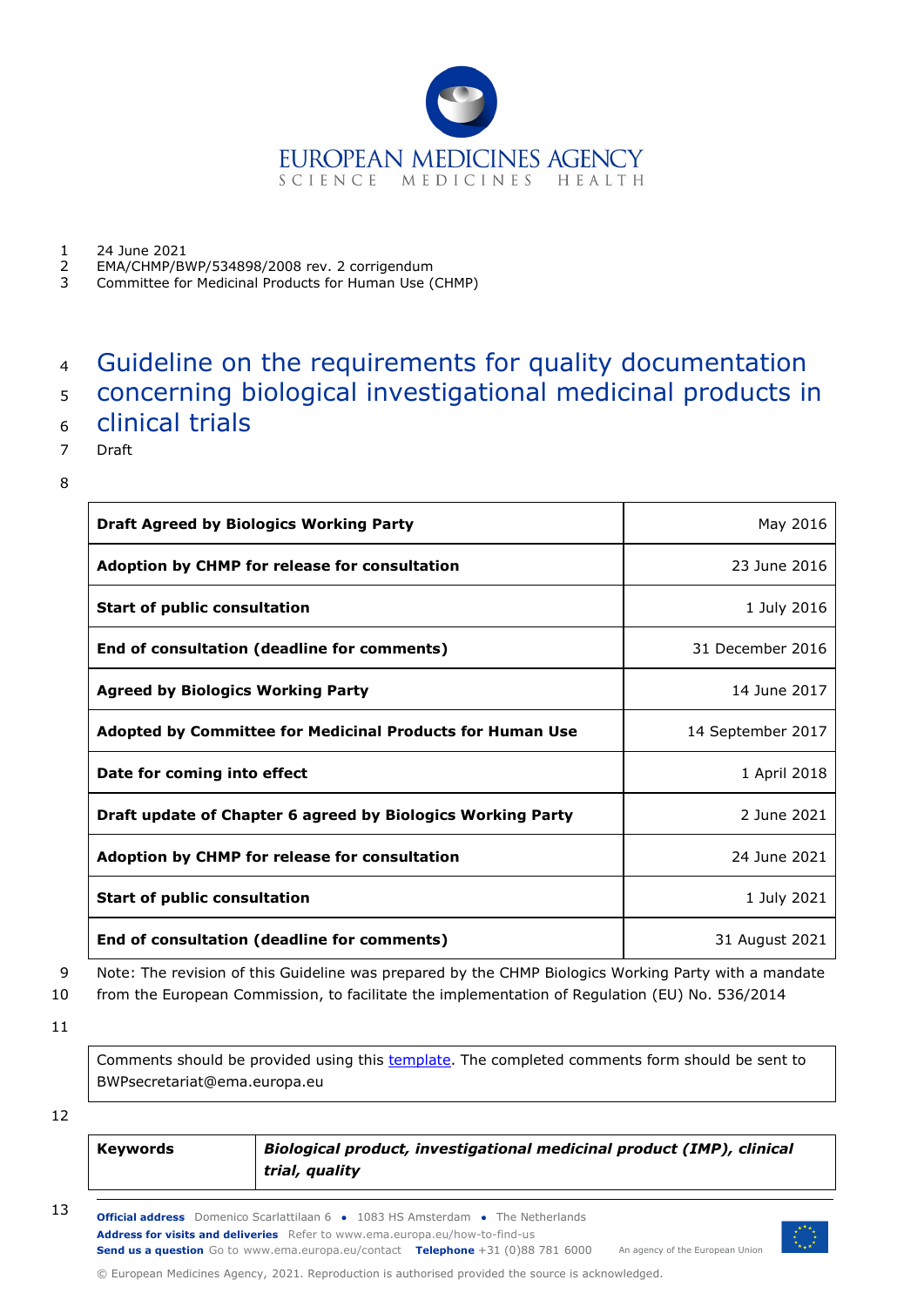| 14<br>15<br>16 |      | Guideline on the requirements for quality documentation<br>concerning biological investigational medicinal products in<br>clinical trials |
|----------------|------|-------------------------------------------------------------------------------------------------------------------------------------------|
| 17             |      | <b>Table of contents</b>                                                                                                                  |
| 18             |      |                                                                                                                                           |
| 19             |      |                                                                                                                                           |
| 20             |      |                                                                                                                                           |
| 21             |      |                                                                                                                                           |
| 22             |      |                                                                                                                                           |
| 23             |      | 2. Information on the biological, chemical and pharmaceutical quality                                                                     |
| 24             |      | concerning biological investigational medicinal products in clinical trials  5                                                            |
| 25             | S.   |                                                                                                                                           |
| 26             | S.1. |                                                                                                                                           |
| 27             | S.2. |                                                                                                                                           |
| 28             | S.3. |                                                                                                                                           |
| 29             | S.4. |                                                                                                                                           |
| 30             | S.5. |                                                                                                                                           |
| 31             | S.6. |                                                                                                                                           |
| 32             | S.7. |                                                                                                                                           |
| 33             | P    |                                                                                                                                           |
| 34             | P.1. | Description and composition of the investigational medicinal product 14                                                                   |
| 35             | P.2. |                                                                                                                                           |
| 36             | P.3. |                                                                                                                                           |
| 37             | P.4. |                                                                                                                                           |
| 38             | P.5. |                                                                                                                                           |
| 39             | P.6. |                                                                                                                                           |
| 40             | P.7. |                                                                                                                                           |
| 41             | P.8. |                                                                                                                                           |
| 42             |      |                                                                                                                                           |
| 43             | A.1. |                                                                                                                                           |
| 44             | A.2. |                                                                                                                                           |
| 45             | A.3. |                                                                                                                                           |
| 46             | A.4. |                                                                                                                                           |
|                |      |                                                                                                                                           |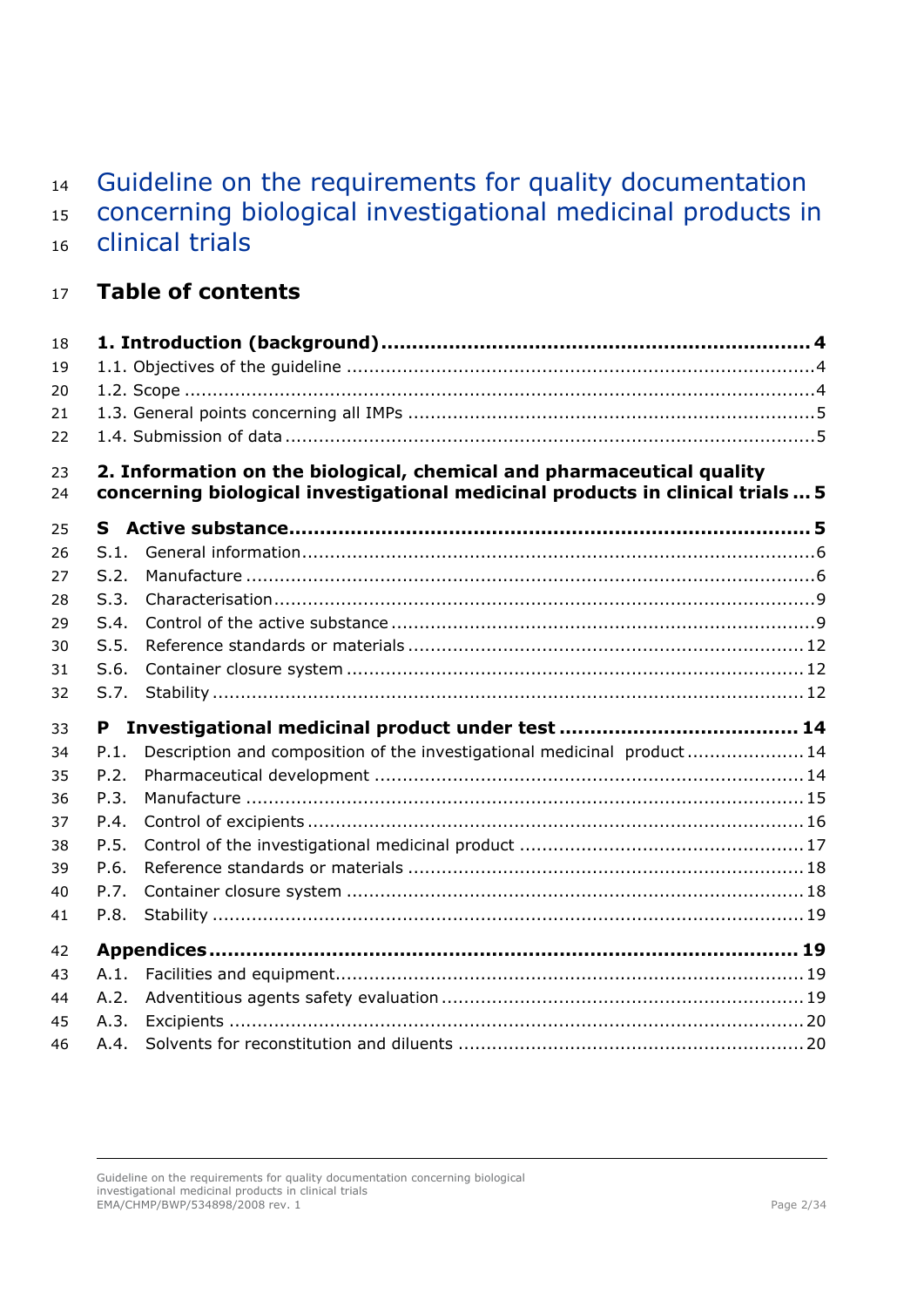| 47 | 3. Information on the quality of authorised, non-modified biological test   |
|----|-----------------------------------------------------------------------------|
| 48 |                                                                             |
| 49 | 4. Information on the quality of modified authorised biological comparator  |
| 50 |                                                                             |
| 51 | 5. Information on the chemical and pharmaceutical quality concerning        |
| 52 |                                                                             |
| 53 | 6. Changes to the investigational medicinal product and auxiliary medicinal |
| 54 | product with a need to request a substantial modification to the IMPD  21   |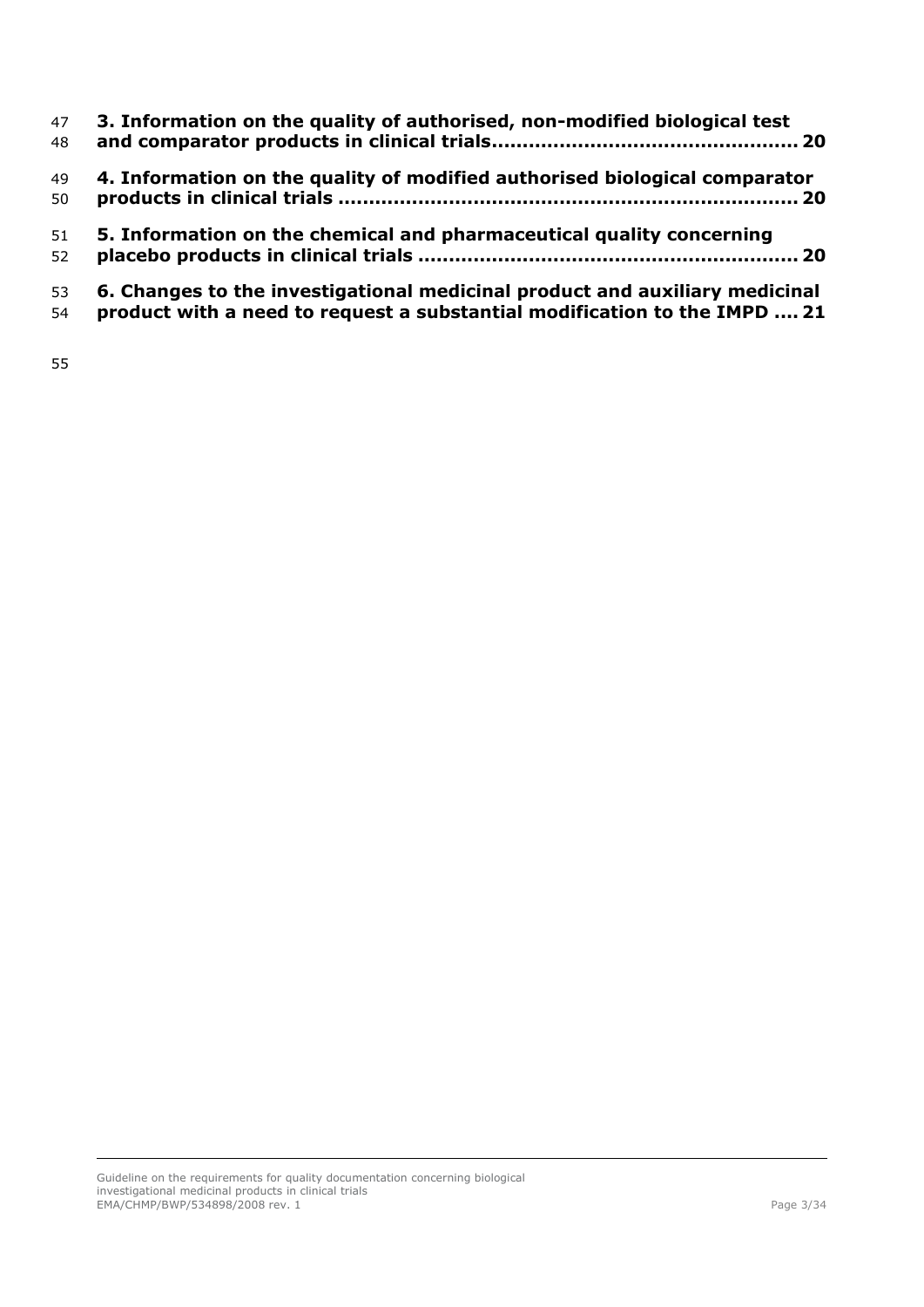# <span id="page-3-0"></span>**1. Introduction (background)**

### <span id="page-3-1"></span>*1.1. Objectives of the guideline*

 The following guideline is to be seen in connection with Regulation (EU) No. 536/2014 on clinical trials on medicinal products for human use, and repealing Directive 2001/20/EC, which came into force on June 20, 2014

- - Since clinical trials can be designed as multi-centre studies potentially involving different Member States, it is the aim of this guideline to define harmonised requirements for the documentation to be
	- submitted throughout the European Union.
	- Most available guidelines on the quality of biological / biotechnological medicinal products address
	- quality requirements for marketing authorisation applications. Whilst these guidelines may not be fully
	- applicable in the context of a clinical trial application, the principles outlined are applicable and should
	- be taken into consideration during product development. The guidelines on Virus safety evaluation of
	- biotechnological investigational medicinal products (EMEA/CHMP/BWP/398498/05) and Strategies to
	- identify and mitigate risks for first-in-human clinical trials with investigational medicinal products
	- (EMEA/CHMP/SWP/28367/07) should also be consulted.
	- Assuring the quality of biological medicinal products is challenging, as they often consist of a number
	- of product variants and process related impurities whose safety and efficacy profiles are difficult to
	- predict. However, unlike chemical entities, toxic impurities are generally not an issue, and the safety
	- issues of biological / biotechnological products are more often related to the mechanism of action of
	- 76 the biological product or to immunogenicity.
	- In the context of an overall development strategy, several clinical trials, using products from different
	- versions of the manufacturing process, may be initiated to generate data to support a Marketing

Authorisation Application. The objective of this document is to address the quality requirements of an

investigational medicinal product for a given clinical trial and not to provide guidance on a Company's

- overall development strategy for a medicinal product.
- Nevertheless, for all clinical development phases, it is the responsibility of the applicant (sponsor) to
- 83 ensure protection of the clinical trial subjects using a high quality investigational medicinal product
- (IMP) that is suitable for its intended purpose, and to appropriately address those quality attributes
- that may impair patients' safety (e.g. microbiological aspects, viral contamination, dose).
- Due to the diversity of products to be used in the different phases of clinical trials, the requirements
- defined in this guideline can only be taken as illustrative and are not presented as an exhaustive list.
- IMPs based on innovative and/or complex technologies may require a more detailed data package for assessment.

# <span id="page-3-2"></span>*1.2. Scope*

 This guideline addresses the specific documentation requirements on the biological, chemical and pharmaceutical quality of IMPs containing biological / biotechnology derived substances.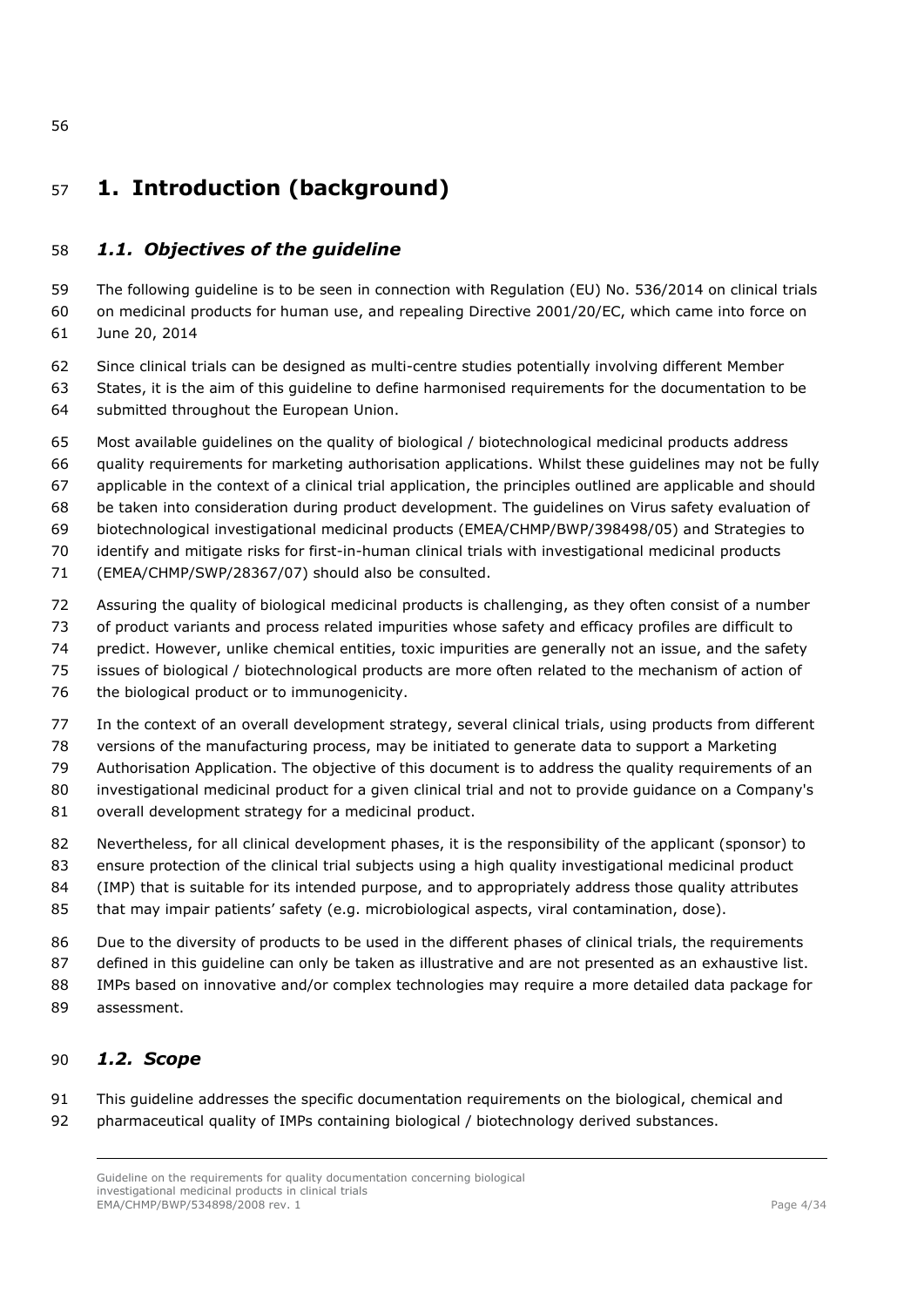- Moreover, this guideline lists, as regards documentation on the biological, chemical and pharmaceutical quality of the IMP, examples of modifications which are typically considered as 'substantial'.
- The guidance outlined in this document applies to proteins and polypeptides, their derivatives, and
- products of which they are components (e.g. conjugates). These proteins and polypeptides are
- produced from recombinant or non-recombinant cell-culture expression systems and can be highly
- purified and characterised using an appropriate set of analytical procedures. The guideline also applies
- to Auxiliary Medicinal Products containing these proteins and polypeptides as active substances. The
- requirements depend on the type of the product (authorised / not authorised / modified / non-modified
- medicinal product).
- The principles may also apply to other product types such as proteins and polypeptides isolated from tissues and body fluids.
- Advanced Therapy Medicinal Products are excluded from this guideline.

### <span id="page-4-0"></span>*1.3. General points concerning all IMPs*

- IMPs should be produced in accordance with the principles and the detailed guidelines of good
- manufacturing practices for medicinal products (The rules governing medicinal products in the
- 108 European Community, Volume IV).

### <span id="page-4-1"></span>*1.4. Submission of data*

- The investigational medicinal product dossier (IMPD) should be provided in a clearly structured format
- following the CTD format of Module 3 and include the most up-to-date available information relevant to the clinical trial at time of submission of the clinical trial application.
- If the active substance used is already authorised in a finished product within the EU/EEA or in one of the ICH regions reference can be made to the valid marketing authorisation. However, depending on the nature of the product additional information might be necessary. A statement should be provided
- 116 that the active substance has the same quality as in the approved product.
- The name of the finished product, the marketing authorisation number or its equivalent, the marketing
- authorisation holder and the country that granted the marketing authorisation should be given.
- (Reference is made to Table 1 of Regulation 536/2014)

# <span id="page-4-2"></span>**2. Information on the biological, chemical and**

# **pharmaceutical quality concerning biological investigational medicinal products in clinical trials**

### <span id="page-4-3"></span>**S Active substance**

- Reference to an Active Substance Master File or a Certificate of Suitability (CEP) of the European
- Directorate for the Quality of Medicines is neither acceptable nor applicable for biological /
- biotechnological active substances.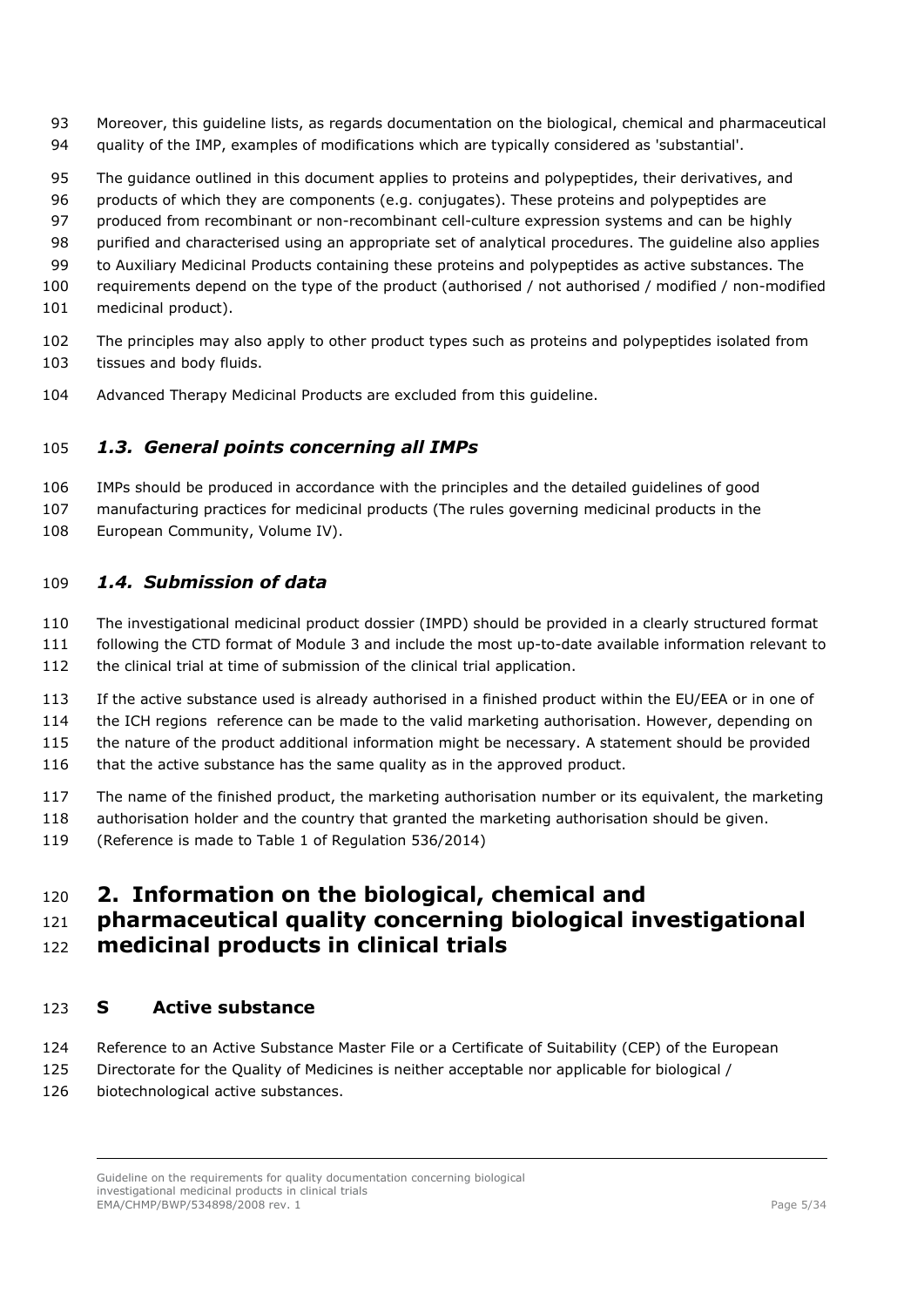### <span id="page-5-0"></span>*S.1. General information*

#### **S.1.1. Nomenclature**

- Information concerning the nomenclature of the active substance (e.g. recommended International
- Non-Proprietary Name (INN), pharmacopoeial name, proprietary name, company code, other names or 131 codes, if any) should be given.

### **S.1.2. Structure**

- A brief description of the predicted structure should be provided. Higher order structure, schematic
- amino acid sequence indicating glycosylation sites or other post-translational modifications and relative
- molecular mass should be included, as appropriate.

#### **S.1.3. General properties**

- A list of physico-chemical and other relevant properties of the active substance should be provided
- including biological activity (i.e. the specific ability or capacity of a product to achieve a defined
- biological effect). The proposed mechanism of action should be discussed.

### <span id="page-5-1"></span>*S.2. Manufacture*

### **S.2.1. Manufacturer(s)**

 The name(s) and address(es) and responsibilities of each manufacturer, including contractors, and each proposed production site or facility involved in manufacture, testing and batch release should be provided.

### **S.2.2. Description of manufacturing process and process controls**

 The manufacturing process and process controls should be adequately described. The manufacturing 147 process typically starts with one or more vials of the cell bank and includes cell culture, harvest(s), purification, modification reactions and filling. Storage and shipping conditions should be outlined.

 A flow chart of all successive steps including relevant process parameters and in-process-testing should be given. The control strategy should focus on safety relevant in-process controls (IPCs) and acceptance criteria for critical steps (e.g. ranges for process parameters of steps involved in virus removal) should be established for manufacture of phase I/II material. These in-process controls (process parameters and in process testing as defined in ICH Q11) should be provided with action limits or preliminary acceptance criteria. For other IPCs, monitoring might be appropriate and acceptance criteria or action limits do not need to be provided. Since early development control limits are normally based on a limited number of development batches, they are inherently preliminary. During development, as additional process knowledge is gained, further details of IPCs should be provided and acceptance criteria reviewed.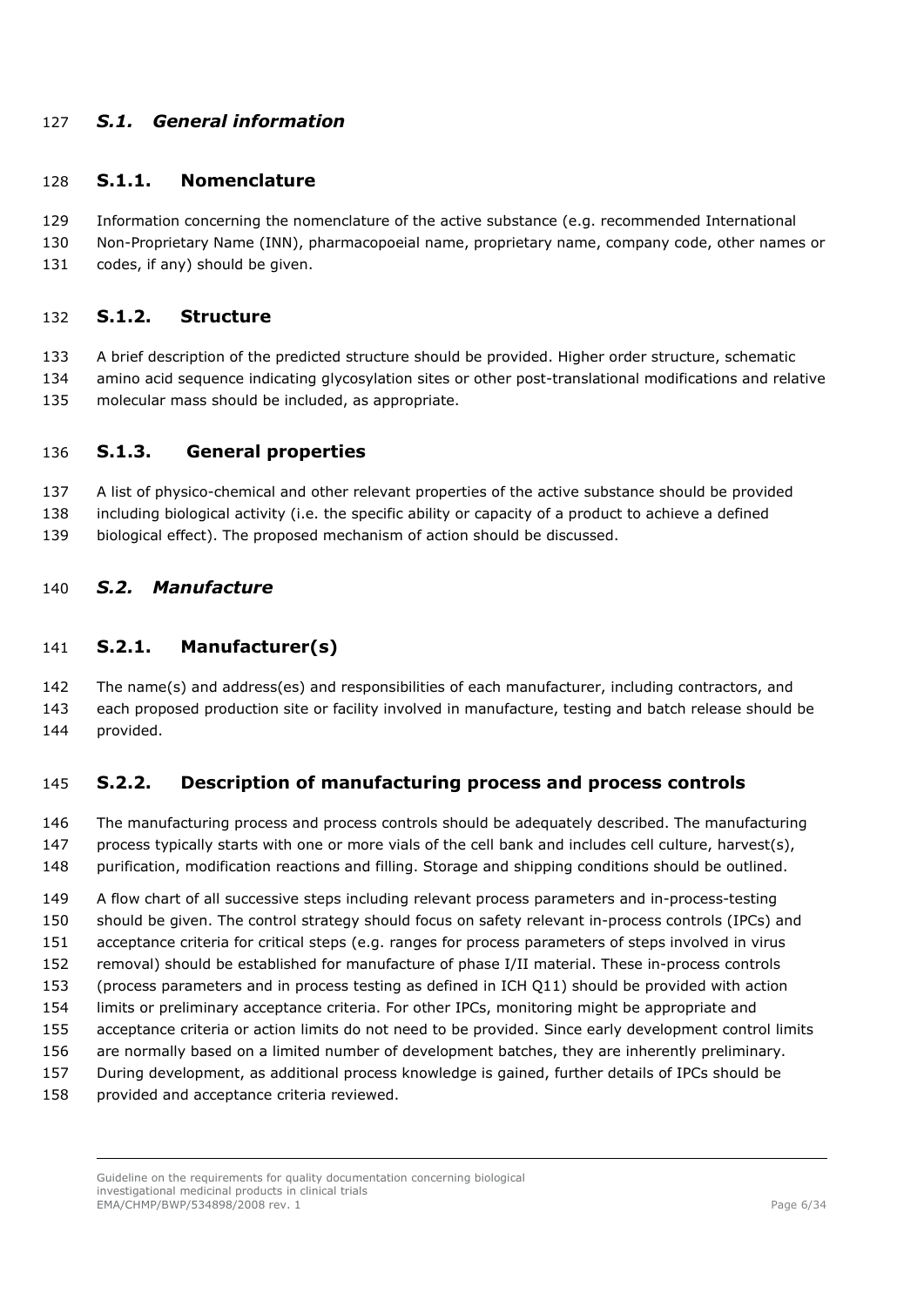- Batch(es) and scale should be defined, including information on any pooling of harvests or intermediates.
- Any reprocessing during manufacture of the active substance (e.g. filter integrity test failure) should
- be described and justified. Reprocessing could be considered in exceptional circumstances. For
- biological products, these situations are usually restricted to certain re-filtration and re-concentration
- steps upon technical failure of equipment or mechanical breakdown of a chromatography column.

### **S.2.3. Control of materials**

#### **Raw and starting materials**

- Materials used in the manufacture of the active substance (e.g. raw materials, starting materials, cell
- culture media, growth factors, column resins, solvents, reagents) should be listed identifying where
- each material is used in the process. Reference to quality standards (e.g. compendial monographs or
- manufacturers' in-house specifications) should be made. Information on the quality and control of non-
- compendial materials should be provided. Information demonstrating that materials (including
- biologically-sourced materials, e.g. media components, monoclonal antibodies, enzymes) meet
- standards applicable for their intended use should be provided, as appropriate.
- For all raw materials of human or animal origin (including those used in the cell bank generation), the
- 175 source and the respective stage of the manufacturing process where the material is used should be
- indicated. Summaries of safety information on adventitious agents for these materials should be
- provided in Appendix A.2.

#### **Source, history and generation of the cell substrate**

- A brief description of the source and generation (flow chart of the successive steps) of the cell
- substrate, analysis of the expression vector used to genetically modify the cells and incorporated in the
- 181 parental / host cell used to develop the Master Cell Bank (MCB), and the strategy by which the
- expression of the relevant gene is promoted and controlled in production should be provided, following
- the principles of ICH Q5D.

#### **Cell bank system, characterisation and testing**

- A MCB should be established prior to the initiation of phase I trials. It is acknowledged that a Working Cell Bank (WCB) may not always be established.
- Information on the generation, qualification and storage of the cell banks is required. The MCB and/or
- WCB if used should be characterised and results of tests performed should be provided. Clonality of the
- cell banks should be addressed for mammalian cell lines. The generation and characterisation of the
- cell banks should be performed in accordance with the principles of ICH Q5D.
- Cell banks should be characterised for relevant phenotypic and genotypic markers so that the identity,
- viability, and purity of cells used for the production are ensured.
- The nucleic acid sequence of the expression cassette including sequence of the coding region should be confirmed prior to the initiation of clinical trials.
- As for any process change, the introduction of a WCB may potentially impact the quality profile of the
- 196 active substance and comparability should be considered (see section S.2.6. Manufacturing process
- development).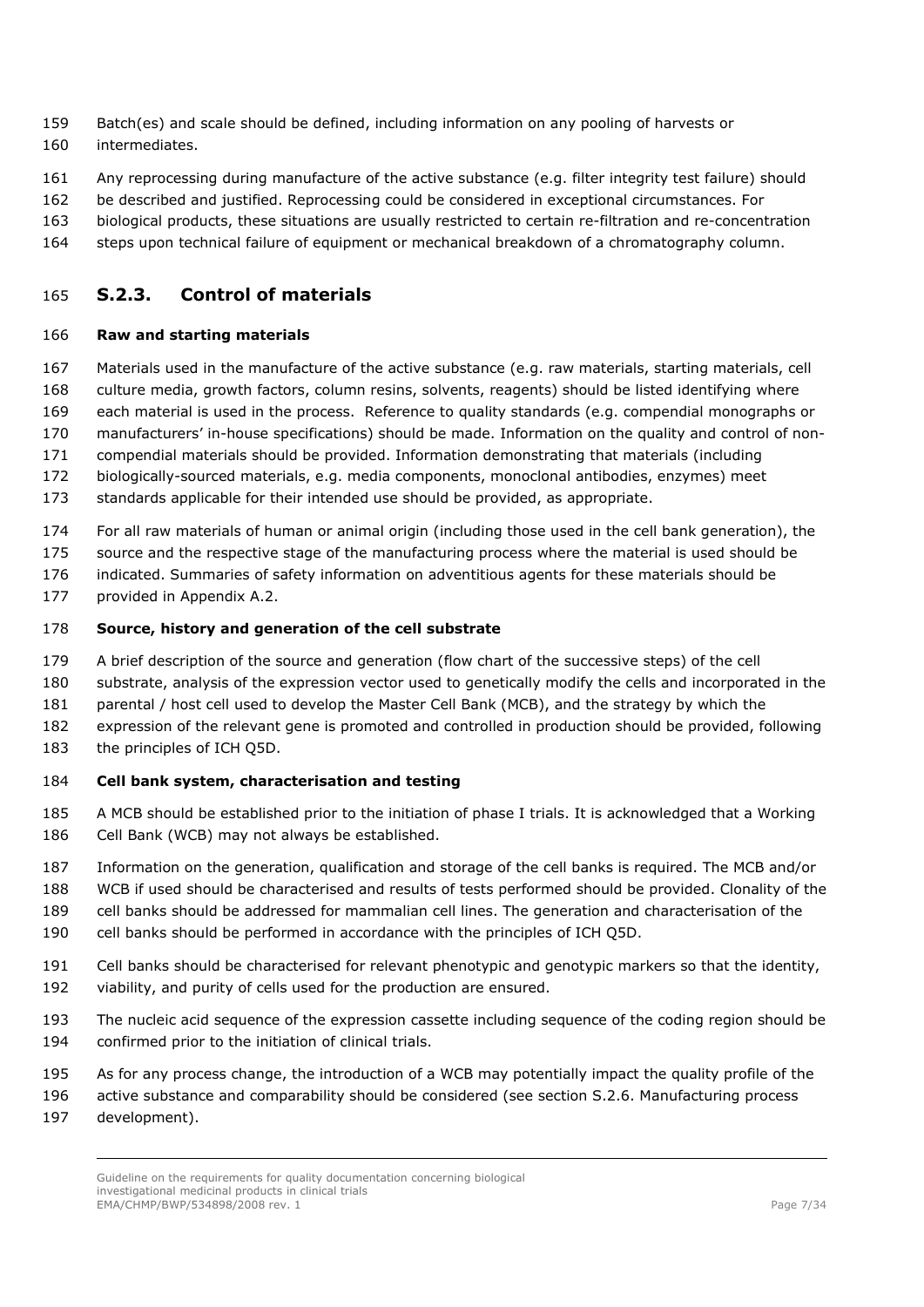The safety assessment for adventitious agents and qualification of the cell banks used for the production of the active substance should be provided in A.2, if appropriate.

### **Cell substrate stability**

201 Any available data on cell substrate stability should be provided.

### **S.2.4. Control of critical steps and intermediates**

 Tests and acceptance criteria for the control of critical steps in the manufacturing process should be 204 provided. Cross reference to section S 2.2 might be acceptable for acceptance criteria or action limits. It is acknowledged that due to limited data at an early stage of development (phase I/II) complete information may not be available. Hold times and storage conditions for process intermediates should be justified and supported by data, if relevant.

### **S.2.5. Process validation**

- Process validation data should be collected throughout development, although they are not required to 210 be submitted in the IMPD.
- For manufacturing steps intended to remove or inactivate viral contaminants, the relevant information
- should be provided in the section A2, Adventitious agents safety evaluation.

### **S.2.6. Manufacturing process development**

#### **Process improvement**

- Manufacturing processes and their control strategies are continuously being improved and optimised,
- especially during the development phase and early phases of clinical trials. Changes to the
- manufacturing process and controls should be summarized. This description should allow a clear
- identification of the process versions used to produce each batch used in non-clinical and clinical
- studies, in order to establish an appropriate link between pre-change and post-change batches.
- 220 Comparative flow charts and/or list of process changes may be used to present the process evolution.
- 221 If process changes are made to steps involved in viral clearance, justification should be provided as to
- whether a new viral clearance study is required, or whether the previous study is still applicable.

#### **Comparability exercise**

- Depending on the consequences of the change introduced and the stage of development, a
- comparability exercise may be necessary to demonstrate that the change would not adversely impact
- 226 the quality of the active substance. In early phases the main purpose of this exercise is to provide
- assurance that the post-change product is suitable for the forthcoming clinical trials and that it will not
- raise any concern regarding safety of the patients included in the clinical trial. In addition, for later
- phases, it should be assessed if the post-change material could impact the efficacy of the IMP.
- This comparability exercise should normally follow a stepwise approach, including comparison of
- quality attributes of the active substance and relevant intermediates, using suitable analytical
- methods. Analytical methods usually include routine tests, and may be supplemented by additional
- characterisation tests (including orthogonal methods), as appropriate. Where the manufacturers'
- accumulated experience and other relevant information are not sufficient to assess the risk introduced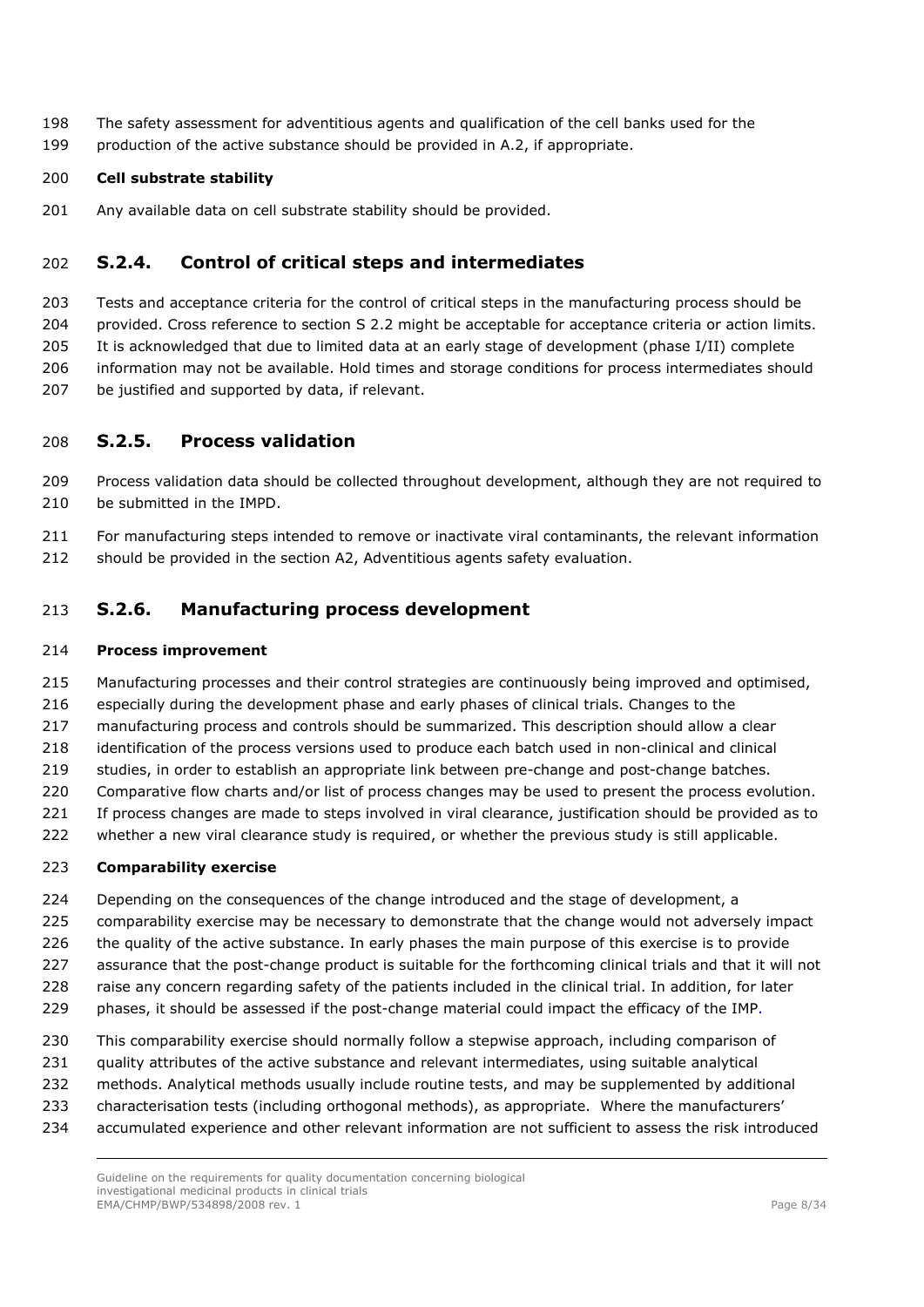by the change, or if a potential risk to the patients is anticipated, a comparability exercise based only

- 236 on quality considerations may not be sufficient. During early phases of non-clinical and clinical studies,
- 237 comparability testing is generally not as extensive as for an approved product. In the case of first in
- human clinical trials, an IMP representative of the material used in non-clinical studies should be used
- (see Guideline on strategies to identify and mitigate risks for first-in-human clinical trials with
- investigational medicinal products (EMEA/CHMP/SWP/28367/07)).

### <span id="page-8-0"></span>*S.3. Characterisation*

# **S.3.1. Elucidation of structure and other characteristics**

 Characterisation of a biotechnological or biological substance (which includes the determination of physico-chemical properties, biological activity, immuno-chemical properties, purity and impurities) by appropriate techniques is necessary to allow a suitable specification to be established. Reference to 246 literature data only is not acceptable, unless otherwise justified by prior knowledge from similar molecules for modifications where there is no safety concern (e.g. C-terminal lysine for monoclonal 248 antibodies). Adequate characterisation should be performed in the development phase prior to phase I and, where necessary, following significant process changes.

All relevant information available on the primary, secondary and higher-order structure including post-

translational (e.g. glycoforms) and other modifications of the active substance should be provided.

Details should be provided on the biological activity (i.e. the specific ability or capacity of a product to

achieve a defined biological effect). Usually, prior to initiation of phase I studies, the biological activity

- should be determined using an appropriate, reliable and qualified method. Lack of such an assay
- should be justified. It is recognised that the extent of characterisation data will increase during development.
- The rationale for selection of the methods used for characterisation should be provided and their suitability should be justified.

# **S.3.2. Impurities**

Process related impurities (e.g. host cell proteins, host cell DNA, media residues, column leachables)

and product related impurities (e.g. precursors, cleaved forms, degradation products, aggregates)

should be addressed. Quantitative information on impurities should be provided including maximum

 amount for the highest clinical dose. For certain process-related impurities (e.g. antifoam agents), an estimation of clearance may be justified.

In case only qualitative data are provided for certain impurities, this should be justified.

# <span id="page-8-1"></span>*S.4. Control of the active substance*

When process validation data are incomplete, the quality attributes used to control the active

substance are important to demonstrate pharmaceutical quality, product consistency and comparability

269 after process changes. Therefore the quality attributes controlled throughout the development process

should not be limited to the tests included in the specification for which preliminary acceptance criteria

have been set.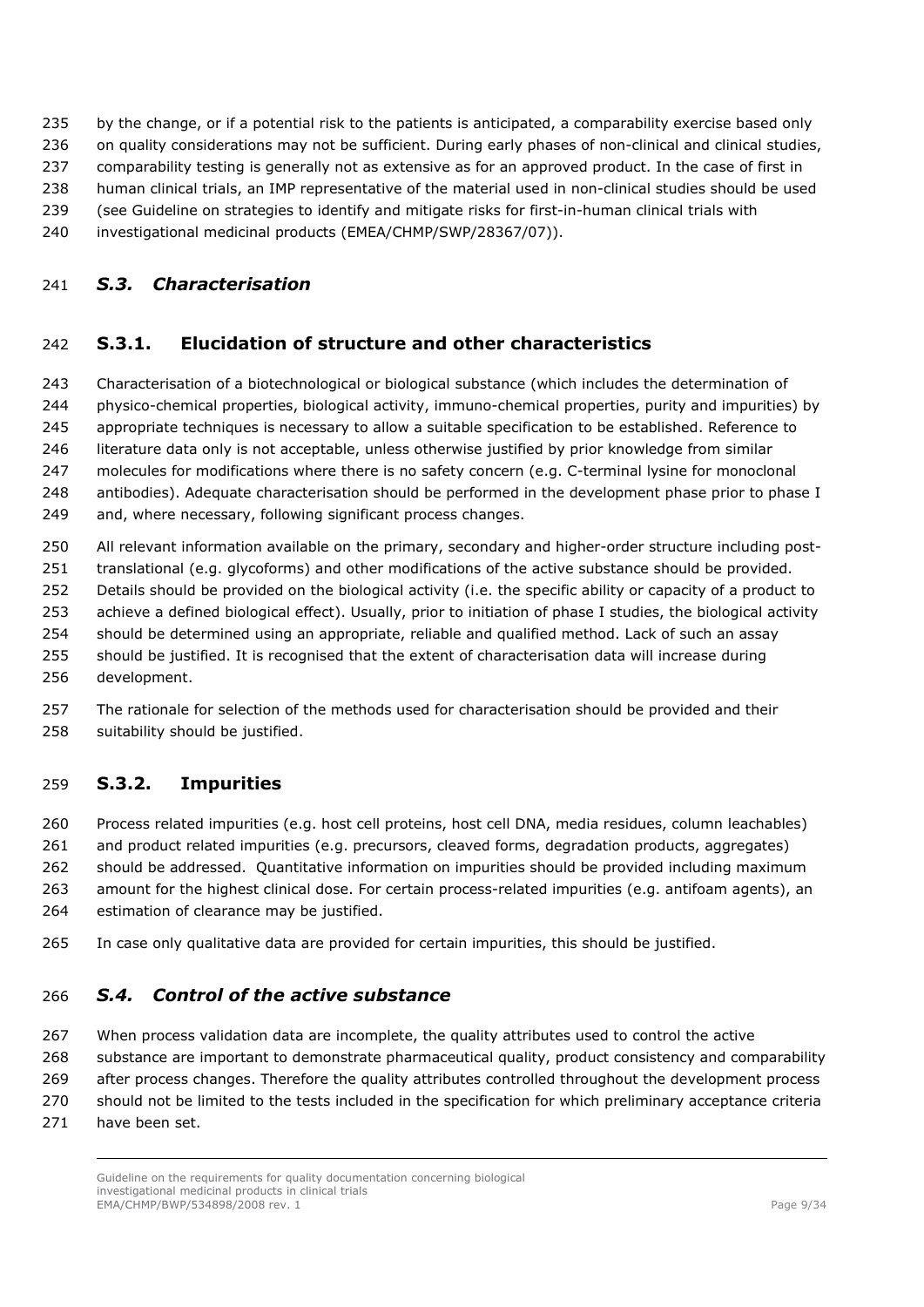### **S.4.1. Specification**

- 273 The specification for the batch(es) of active substance to be used in the clinical trial should define
- acceptance criteria together with the tests used to exert sufficient control of the quality of the active
- 275 substance. Tests and defined acceptance criteria are mandatory for quantity, identity and purity and a
- limit of 'record' or 'report results' will not be acceptable for these quality attributes. A test for biological
- 277 activity should be included unless otherwise justified. Upper limits, taking into account safety
- considerations , should be set for the impurities. Microbiological quality for the active substance should be specified.
- As the acceptance criteria are normally based on a limited number of development batches and
- 281 batches used in non-clinical and clinical studies, they are by their nature inherently preliminary and may need to be reviewed and adjusted during further development.
- Product characteristics that are not completely defined at a certain stage of development (e.g.
- glycosylation, charge heterogeneity) or for which the available data is too limited to establish relevant
- acceptance criteria, should also be recorded. As a consequence, such product characteristics could be
- included in the specification, without pre-defined acceptance limits. In such cases, a limit of 'record' or
- 'report results' is acceptable. The results should be reported in the Batch Analyses section (S.4.4).

#### **Additional information for phase III clinical trials**

- As knowledge and experience increases, the addition or removal of parameters and modification of
- analytical methods may be necessary. Specifications and acceptance criteria set for previous trials
- should be reviewed and, where appropriate, adjusted to the current stage of development.

### **S.4.2. Analytical procedures**

- The analytical methods used for all tests included in the active substance specification (e.g.
- chromatographic methods, biological assay, etc.) should be listed including those tests reported
- without acceptance limits. A brief description of all non-compendial analytical procedures, i.e. the way
- 296 of performing the analysis, should be provided, highlighting controls used in the analysis.
- For methods which comply with a monograph of the European Pharmacopoeia (Ph. Eur.), the
- pharmacopoeia of an EU Member State, the United States Pharmacopoeia (USP) or the Japanese
- Pharmacopoeia (JP), reference to the relevant monograph will be acceptable.

### **S.4.3. Validation of analytical procedures**

- Validation of analytical procedures during clinical development is seen as an evolving process.
- Analytical procedures, which are either described in Ph. Eur., the pharmacopoeia of a Member State,
- USP or JP, or are linked to a product specific monograph, are normally considered as validated.
- Proposed modifications or alternatives to compendial methods must be validated
- For phase I and II clinical trials, the suitability of the analytical methods used should be confirmed. The
- acceptance limits (e.g. acceptance limits for the determination of the content of impurities, where
- relevant) and the parameters (specificity, linearity, range, accuracy, precision, quantification and
- detection limit, as appropriate) for performing validation of the analytical methods should be presented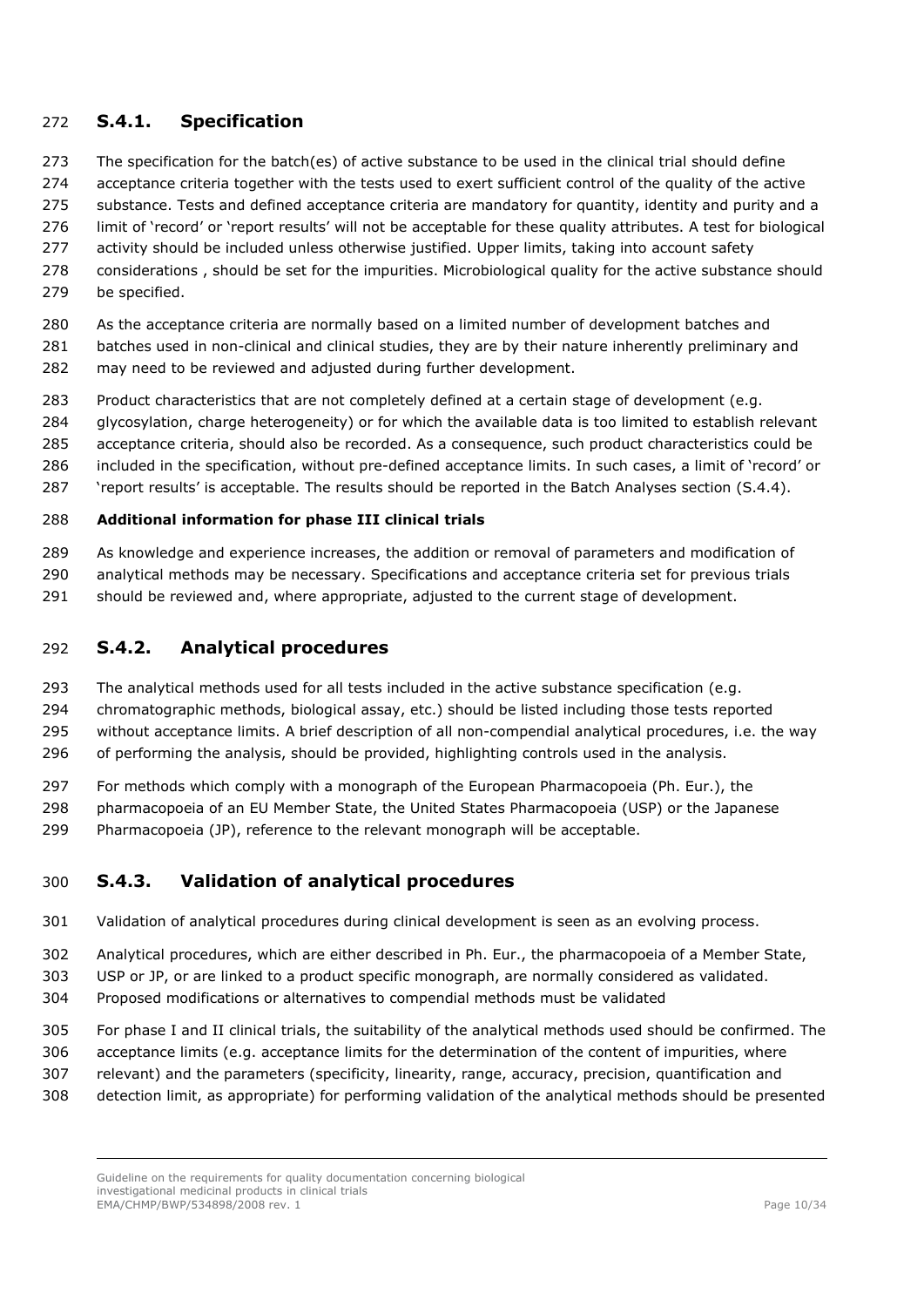- in a tabulated form. If validation studies have been undertaken for early phase trials, a tabulated
- summary of the results of analytical method validation studies could be provided for further assurance.

#### **Information for phase III clinical trials**

- Validation of the analytical methods used for release and stability testing should be provided. A
- tabulated summary of the results of the validation carried out should be submitted (e.g. results or
- values found for specificity, linearity, range, accuracy, precision, quantification and detection limit, as
- appropriate). By the end of phase III full method validation must be completed, including confirmation
- of robustness. It is not necessary to provide a full validation report.

### **S.4.4. Batch analyses**

- As the specification may initially be very wide, actual batch data are important for quality assessment. For quantitative parameters, actual numerical values should be presented.
- The focus of this section is to demonstrate the quality of the batches (conformance to established
- preliminary specification) to be used in the clinical trial. For early phase clinical trials where only a
- limited number of batches of active substance have been manufactured, test results from relevant
- clinical and non-clinical batches should be provided, including those to be used in the clinical trial
- supported by the IMPD. For active substances with a longer production history, it could be acceptable
- to provide results for only a number of representative batches, if appropriately justified.
- Batch number, batch size, manufacturing site, manufacturing date, control methods, acceptance
- criteria and the test results should be listed together with the use of the batches. The manufacturing
- process used for each batch and any differences in these processes should be identified.
- A statement should be included whether the batch analyses data presented are from the batches that
- will be used in the clinical trial, or whether additional batches not yet manufactured at time of submission of the IMPD might be used.

# **S.4.5. Justification of specification**

- A justification for the quality attributes included in the specification and the acceptance criteria for purity, impurities, biological activity and any other quality attributes which may be relevant to the performance of the medicinal product should be provided. The justification should be based on relevant development data, the batches used in non-clinical and/or clinical studies and data from stability studies, taking into account the methods used for their control. It is acknowledged that during clinical development, the acceptance criteria may be wider and may not reflect process capability. However, for those quality attributes that may impact patient safety, the limits should be carefully considered taking into account available knowledge (e.g. process capability, product type, dose, duration of dosing etc.). The relevance of the selected potency assay and its proposed acceptance limits should be 342 justified.
- Changes to a previously applied specification (e.g. addition or removal of parameters, widening of acceptance criteria) should be indicated and justified.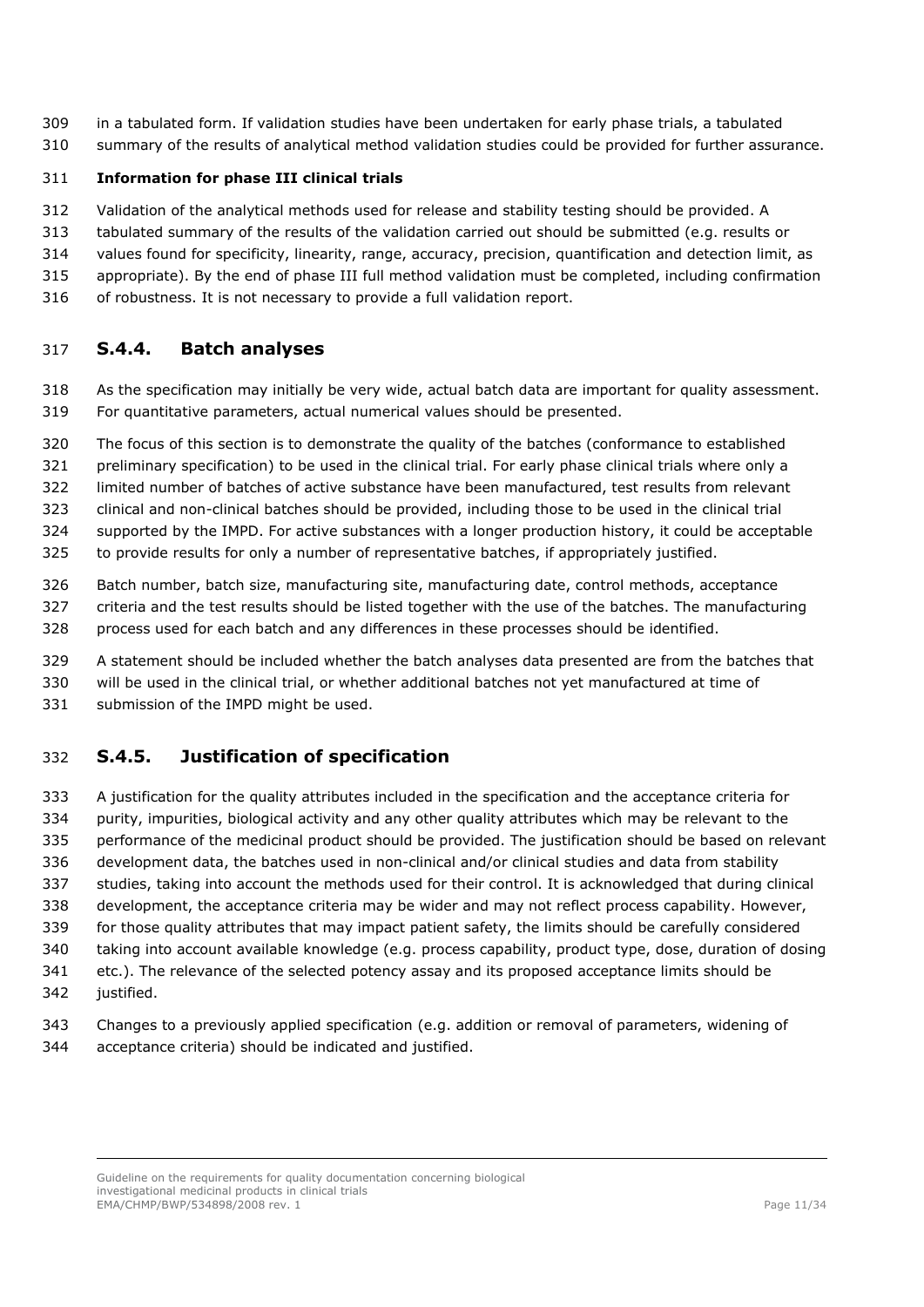### <span id="page-11-0"></span>*S.5. Reference standards or materials*

 Due to the nature of biologically / biotechnology derived active substances, a well characterised reference material is essential to ensure consistency between different batches but also to ensure the comparability of the product to be marketed with that used in clinical studies and to provide a link between process development and commercial manufacturing. The characterisation of the reference material should be performed with reliable state-of-the-art analytical methods, which should be adequately described. Information regarding the manufacturing process used to establish the reference material should be provided.

 If more than one reference standard has been used during the clinical development, a qualification history should be provided describing how the relationship between the different standards was

maintained.

 If available, an international or Ph. Eur. standard should be used as primary reference material. Each in-house working standard should be qualified against this primary reference material. However, it

should be noted that the use of an international or Ph. Eur. standard might be limited to certain

defined test methods, e.g. biological activity. If an international or Ph. Eur. standard is not available,

an in-house standard should be established during development as primary reference material. The

stability of the reference material should be monitored. This can be handled within the quality system

of the company

### <span id="page-11-1"></span>*S.6. Container closure system*

 The immediate packaging material used for the active substance should be stated. Possible interactions between the active substance and the immediate packaging should be considered.

### <span id="page-11-2"></span>*S.7. Stability*

#### **Stability summary and conclusions (protocol / material and method)**

 A stability protocol covering the proposed storage period of the active substance should be provided, including specification, analytical methods and test intervals. The testing interval should normally follow the guidance given in ICH Q5C.

The quality of the batches of the active substance placed into the stability program should be

representative of the quality of the material to be used in the planned clinical trial.

The active substance entered into the stability program should be stored in a container closure system

of the same type and made from the same materials as that used to store active substance batches to

 be used in the clinical trial. Containers of reduced size are usually acceptable for the active substance stability testing.

- 
- Studies should evaluate the active substance stability under the proposed storage conditions.
- Accelerated and stress condition studies are recommended as they may help understanding the
- degradation profile of the product and support an extension of the shelf-life.

 The methods used for analysing the stability-indicating properties of the active substance should be discussed, or cross-reference to S.4.3 made, to provide assurance that changes in the purity /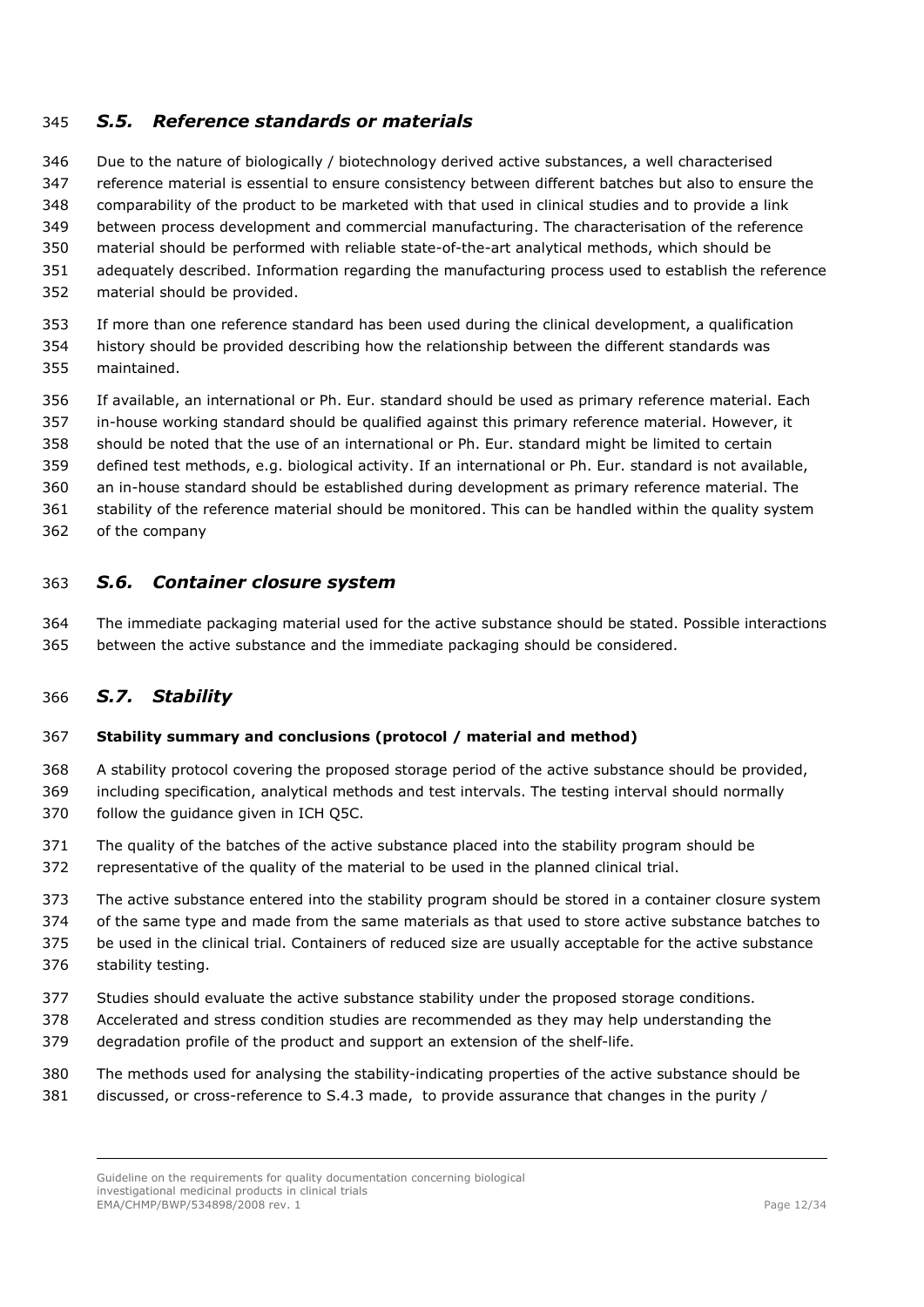- impurity profile and potency of the active substance would be detected. A potency assay should be included in the protocol, unless otherwise justified.
- A re-test period (as defined in ICH Q1A guideline) is not applicable to biological / biotechnology derived active substances.

#### **Stability data / results**

- Stability data should be presented for at least one batch made by a process representative of that used
- to manufacture material for use in the clinical trial. In addition, supportive stability data on relevant development batches or batches manufactured using previous manufacturing processes should be
- provided, if available. Such batch data may be used in the assignment of shelf life for the active
- substance provided an appropriate justification of the representative quality for the clinical trial material is given.
- The relevant stability data should be summarised in tabular format, specifying the batches tested, date
- of manufacture, process version, composition, storage conditions, time-points, test methods,
- acceptance criteria and results.
- For quantitative parameters, actual numerical values should be presented. Any observed data trends should be discussed.
- Progressive requirements will need to be applied to reflect the amount of available data and emerging
- knowledge about the stability of the active substance during the different phases of clinical
- development. By phase III the applicant should have a comprehensive understanding of the stability profile of the active substance.
- **Shelf-life determination**
- The claimed shelf-life of the active substance under the proposed storage conditions should be stated and accompanied by an evaluation of the available data. Any observed trends should be discussed.
- The requested storage period should be based on long term, real time and real temperature stability studies, as described in ICH Q5C. However, extension of the shelf-life beyond the period covered by real-time stability data may be acceptable, if supported by relevant data, including accelerated stability studies and/or relevant stability data generated with representative material.
- The maximum shelf-life after the extension should not be more than double, or more than twelve
- months longer than the period covered by real time stability data obtained with representative
- batch(es). However, extension of the shelf life beyond the intended duration of the long term stability
- studies is not acceptable.
- Where extensions of the shelf-life are planned, the applicant should commit to perform the proposed
- stability program according to the presented protocol, and, in the event of unexpected issues, to
- inform Competent Authorities of the situation, and propose corrective actions.
- Prior knowledge including platform technologies could be taken into consideration when designing a
- stability protocol. However, on its own this data is not considered sufficient to justify the shelf-life of
- 418 the actual active substance.
- For shelf-life extension by way of substantial modification, see section 6.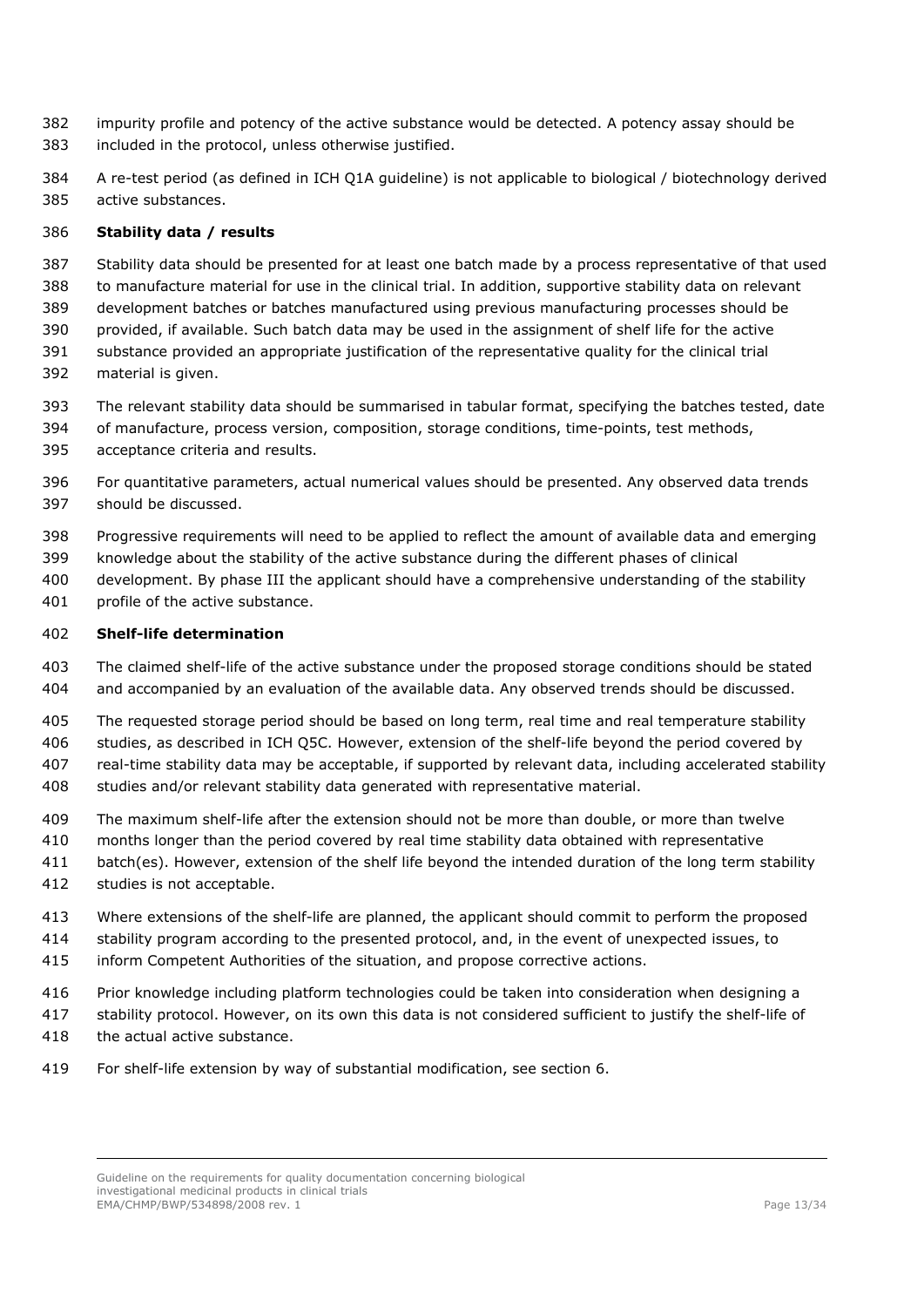### <span id="page-13-0"></span>**P Investigational medicinal product under test**

### <span id="page-13-1"></span> *P.1. Description and composition of the investigational medicinal product*

- The qualitative and quantitative composition of the IMP should be stated. The information provided should include:
- a short statement or a tabulation of the dosage form
- 426 composition, i.e. list of all components of the dosage form and their amount on a per-unit basis (including overages, if any), the function of the components, and a reference to their quality standards (e.g. compendial monographs or manufacturer's specifications)
- description of accompanying diluents(s)
- an outline of the type of container and closure used for the dosage form and for any accompanying reconstitution diluent and devices, if applicable. A complete description should be provided in section P.7.

### <span id="page-13-2"></span>*P.2. Pharmaceutical development*

- For early development there may be only limited information to include in this section.
- A short description of formulation development, including justification of any new pharmaceutical form or excipient, should be provided.
- For products requiring additional preparation (e.g. reconstitution, dilution, mixing), compatibility with
- the used materials (e.g. solvents, diluents, matrix) should be demonstrated and the method of
- preparation should be summarised (reference may be made to a full description in the clinical protocol).
- It should be documented that the combination of intended formulation and packaging material does
- not impair correct dosing, ensuring for example that the product is not adsorbed to the wall of the
- container or infusion system. This is particularly relevant for low dose and highly diluted presentations.
- Where applicable, the reliable administration of very small doses in first-in-human studies should be
- addressed as laid down in the Guideline on strategies to identify and mitigate risks for first-in-human
- clinical trials with investigational medicinal products (EMEA/CHMP/SWP/28367/07).

#### **Manufacturing process development**

- Changes in the manufacturing process including changes in formulation and dosage form compared to
- previous clinical trials should be described. An appropriate comparability exercise should support
- significant changes, e.g. formulation changes. In this regard, expectations are similar to those
- described in S.2.6. This data should be sufficiently detailed to allow an appropriate understanding of
- the changes and assessment of possible consequences to the safety of the patient.
- Any changes in the formulation during the clinical phases should be documented and justified with
- respect to their impact on quality, safety, clinical properties, dosing and stability of the medicinal product.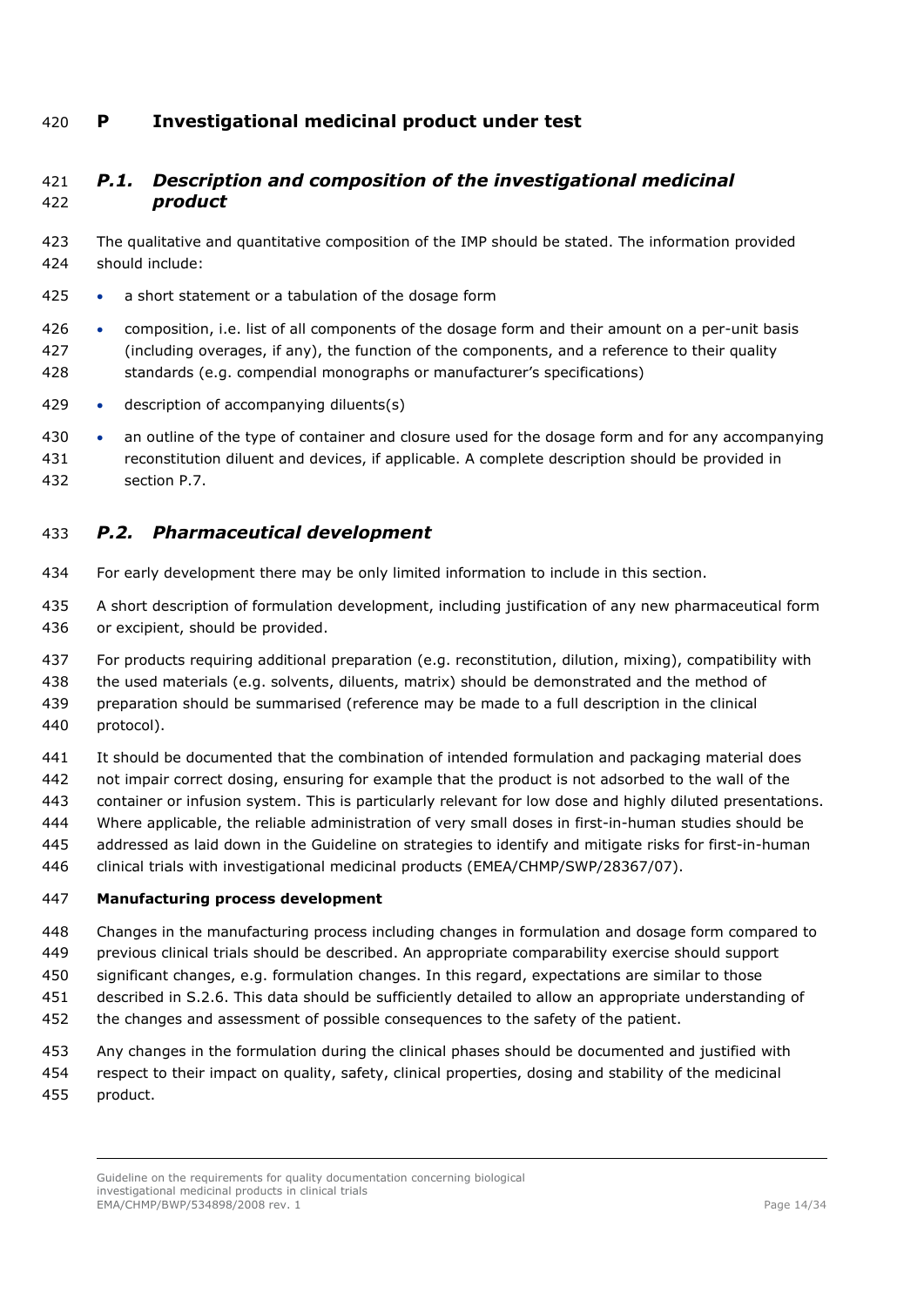### <span id="page-14-0"></span>*P.3. Manufacture*

### **P.3.1. Manufacturer(s)**

 The name(s), address(es) and responsibilities of all manufacturer(s) and each proposed production site involved in manufacture, testing and batch release should be provided. In case multiple manufacturers contribute to the manufacture of the IMP, their respective responsibilities should be clearly stated.

### **P.3.2. Batch formula**

 The batch formula for the batch(es) to be used for the clinical trial should be presented. This should include a list of all components. The batch sizes or range of batch sizes should be given.

### **P.3.3. Description of manufacturing process and process controls**

 A flow chart showing all steps of the manufacturing process, including relevant IPCs (process parameters and in-process-tests), should be provided accompanied by a brief process description. The IPCs may be recorded as action limits or reported as preliminary acceptance criteria and the focus should be on safety relevant attributes. For other IPCs, monitoring might be appropriate and acceptance criteria and action limits do not need to be reported. During development, as additional process knowledge is gained, further details of IPCs should be provided and acceptance criteria reviewed.

- Most products containing recombinant proteins and monoclonal antibodies are manufactured by an
- aseptic process, which is considered to be non-standard. Non-standard manufacturing processes or
- new technologies and new packaging processes should be described in sufficient detail (see the
- Guideline on process validation for finished products information and data to be provided in
- regulatory submissions, EMA/CHMP/CVMP/QWP/BWP/70278/2012).
- Reprocessing may be acceptable for particular manufacturing steps (e.g. re-filtration) only if the steps are adequately described and appropriately justified.

### **P.3.4. Control of critical steps and intermediates**

- Tests and acceptance criteria for the control of critical steps in the manufacturing process should be provided. It is acknowledged that due to limited data at an early stage of development (phase I/II)
- complete information may not be available.
- If holding times are foreseen for process intermediates, duration and storage conditions should be provided and justified by data in terms of physicochemical, biological and microbiological properties.
- For sterilisation by filtration the maximum acceptable bioburden prior to the filtration must be stated in
- the application. In most situations NMT 10 CFU/100 ml will be acceptable. Test volumes of less than 100 ml may be used if justified.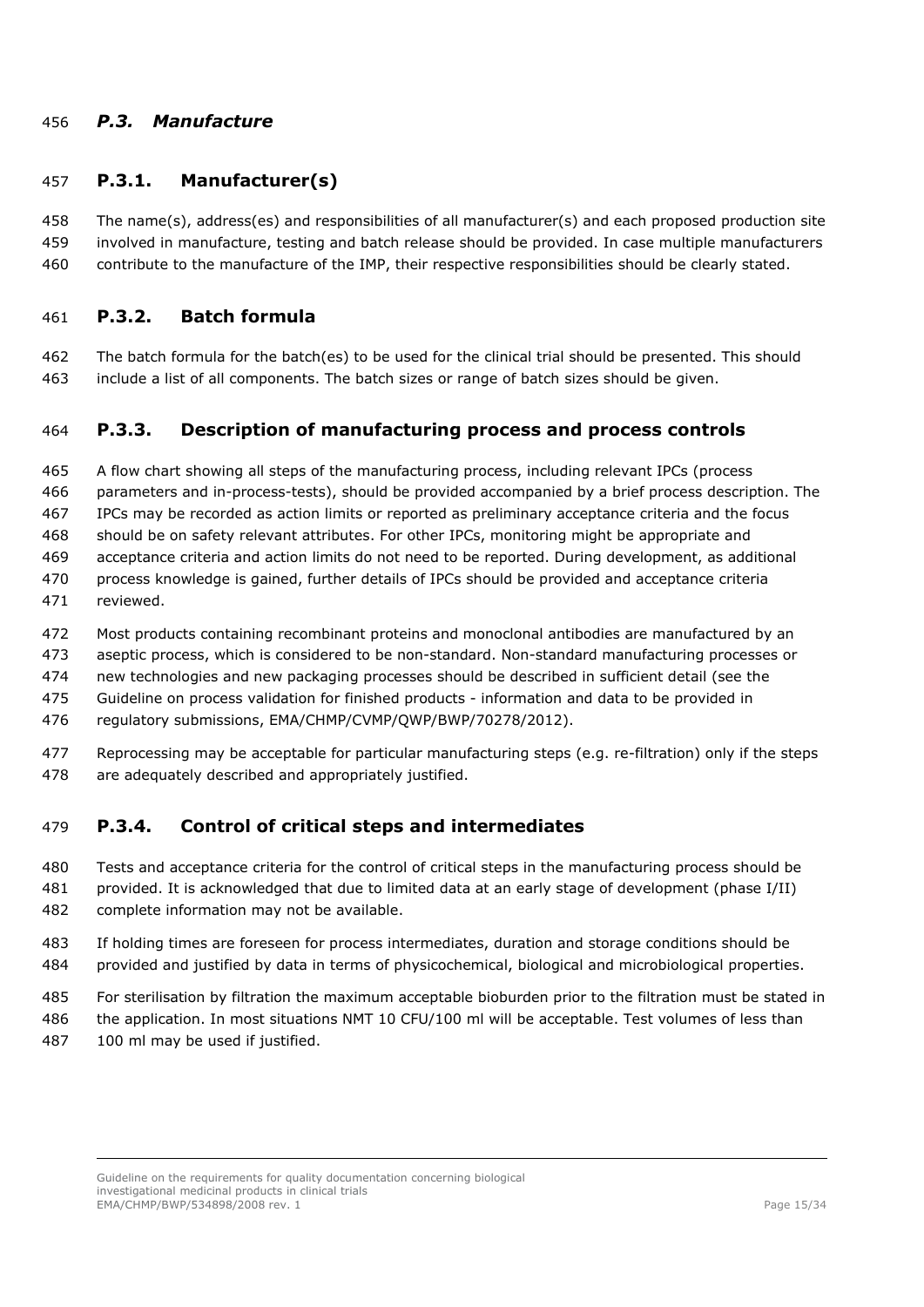### **P.3.5. Process validation**

 The state of validation of aseptic processing and lyophilisation should be briefly described, if applicable. Taking into account EudraLex Vol. 4, Annex 13, the validation of sterilising processes should be of the same standard as for product authorised for marketing. The dossier should particularly include

information directly relating to the product safety, i.e. on bioburden and media fill runs.

### <span id="page-15-0"></span>*P.4. Control of excipients*

### **P.4.1. Specification**

 References to Ph. Eur., the pharmacopoeia of an EU Member State, USP or JP may be made. For excipients not covered by any of the aforementioned standards, an in-house specification should be provided.

### **P.4.2. Analytical procedures**

 In cases where reference to a pharmacopoeial monograph listed under P.4.1 cannot be made, the analytical methods used should be indicated.

### **P.4.3. Validation of the analytical procedures**

Not applicable.

### **P.4.4. Justification of specification**

For non-compendial excipients as listed above in P.4.1, the in-house specification should be justified.

### **P.4.5. Excipients of human or animal origin**

 For excipients of human or animal origin, information should be provided regarding adventitious agents safety evaluation (e.g. sources, specifications, description of the testing performed) and viral safety data according to the Guideline on virus safety evaluation of biotechnological investigational medicinal products (EMEA/CHMP/BWP/398498/05) in Appendix A.2. Furthermore, compliance with the note for guidance on minimising the risk of transmitting animal spongiform encephalopathy agents via human and veterinary medicinal products (EMA/410/01) should be documented in section A.2.

If human albumin or any other plasma derived medicinal product is used as an excipient, information

- regarding adventitious agents safety evaluation should follow the relevant chapters of the Guideline on
- plasma-derived medicinal products (CPMP/BWP/706271/2010). If the plasma derived component has already been used in a product with a Marketing Authorisation then reference to this can be made.
- 

#### **P.4.6. Novel excipients**

 For excipients used for the first time in a medicinal product or by a new route of administration, full details of manufacture, characterisation and controls, with cross references to supporting safety data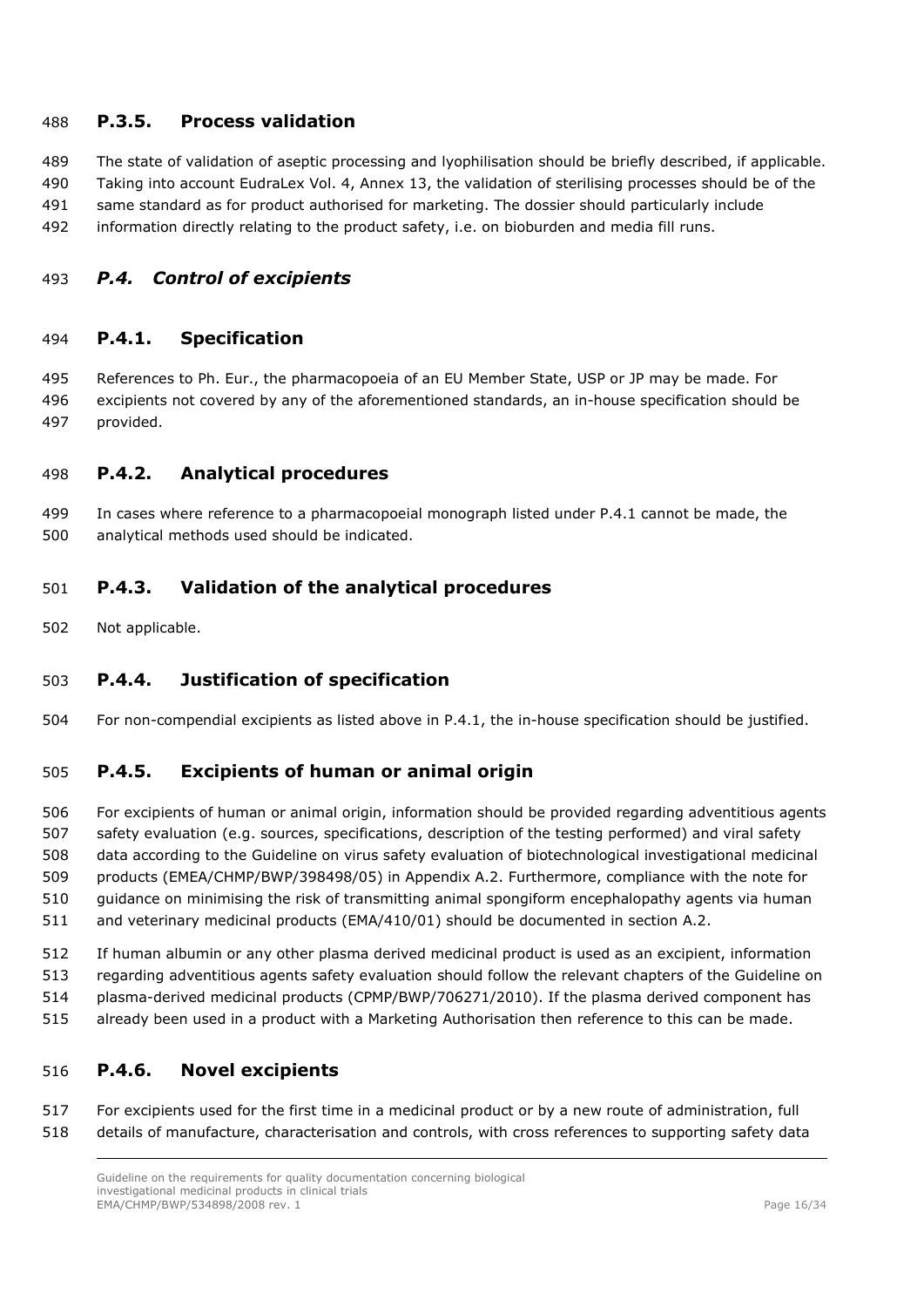(non-clinical and/or clinical), should be provided according to the active substance format (details in A.3).

### <span id="page-16-0"></span>*P.5. Control of the investigational medicinal product*

### **P.5.1. Specification**

 The same principles as described for setting the active substance specification should be applied to the medicinal product. In the specification, the tests used as well as their acceptance criteria should be defined for the batch(es) of the product to be used in the clinical trial to enable sufficient control of quality of the product. Tests for content, identity and purity are mandatory. Tests for sterility and endotoxins are mandatory for sterile products. A test for biological activity should be included unless otherwise justified. Upper limits, taking safety considerations into account, should be set for impurities. They may need to be reviewed and adjusted during further development.

- Acceptance criteria for IMP quality attributes should take into account safety considerations and the
- stage of development. Since the acceptance criteria are normally based on a limited number of
- development batches and batches used in non-clinical and clinical studies, their nature is inherently
- preliminary. They may need to be reviewed and adjusted during further development.
- The analytical methods and the limits for content and bioactivity should ensure a correct dosing.
- For the impurities not covered by the active substance specification, upper limits should be set, taking into account safety considerations.

#### **Additional information for Phase III clinical trials**

- As knowledge and experience increases the addition or removal of parameters and modification of
- analytical methods may be necessary. The specification and acceptance criteria set for previous trials
- should be reviewed for phase III clinical trials and, where appropriate, adjusted to the current stage of
- development.

### **P.5.2. Analytical procedures**

- The analytical methods for all tests included in the specification should be described. For some proteins and complex or innovative pharmaceutical forms, a higher level of detail may be required.
- For further requirements refer to S.4.2.

### **P.5.3. Validation of analytical procedures**

For requirements refer to S.4.3.

#### **P.5.4. Batch analysis**

 As specifications may initially be very wide, actual batch data are important for quality assessment. For quantitative parameters, actual numerical values should be presented.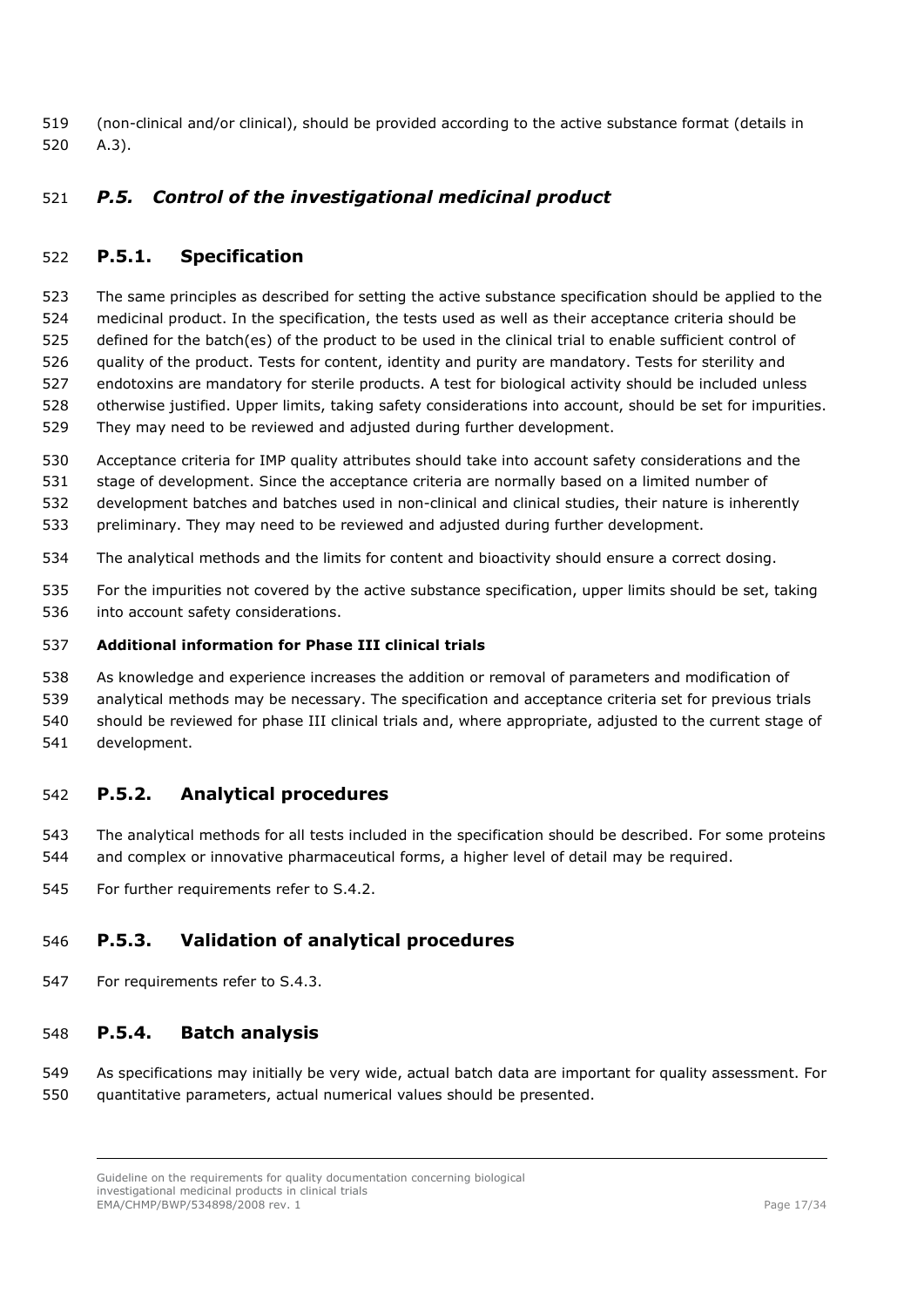- The focus of this section is to demonstrate the quality of the batches (conformance to established
- preliminary specification) to be used in the clinical trial. For early phase clinical trials where only a
- limited number of batches have been manufactured, test results from relevant clinical and non-clinical
- batches should be provided, including those to be used in the clinical trial supported by the IMPD. For
- products with a longer production history, it could be acceptable to provide results for only a number
- of representative batches, if appropriately justified.
- Batch number, batch size, manufacturing site, manufacturing date, control methods, acceptance criteria and the test results should be listed together with the use of the batches. The manufacturing process used for each batch should be identified.
- A statement should be included whether the batch analyses data presented are from the batches that
- will be used in the clinical trial, or whether additional batches not yet manufactured at time of submission of the IMPD might be used.

## **P.5.5. Characterisation of impurities**

 Additional impurities and degradation products observed in the IMP, but not covered by section S.3.2, should be identified and quantified as necessary.

## **P.5.6. Justification of specification**

- A justification for the quality attributes included in the product specification should be provided mainly based on the active substance specification. Stability indicating quality attributes should be considered.
- The proposed acceptance criteria should be justified.

## <span id="page-17-0"></span>*P.6. Reference standards or materials*

- The parameters for characterisation of the reference standard should be submitted, where applicable.
- Section S.5 may be referred to, where applicable.

### <span id="page-17-1"></span>*P.7. Container closure system*

- The intended primary packaging to be used for the IMP in the clinical trial should be described. Where
- appropriate, reference should be made to the relevant pharmacopoeial monograph. If the product is
- packed in a non-standard administration device, or if non-compendial materials are used, description and specifications should be provided.
- If a medical device is to be used for administration it should be stated whether the device is CE marked
- for its intended purpose. In the absence of a CE mark for the intended purpose, a statement of
- compliance with the relevant essential requirements for medical devices with regards to safety and
- performance related device features is required. An integral device component of a drug-device
- combination product, as defined in the Medical Device Directive, is exempt from CE-marking.
- For products intended for parenteral use where there is potential for interaction between product and
- container closure system, more details may be needed (e.g. extractable/leachable for phase III
- studies).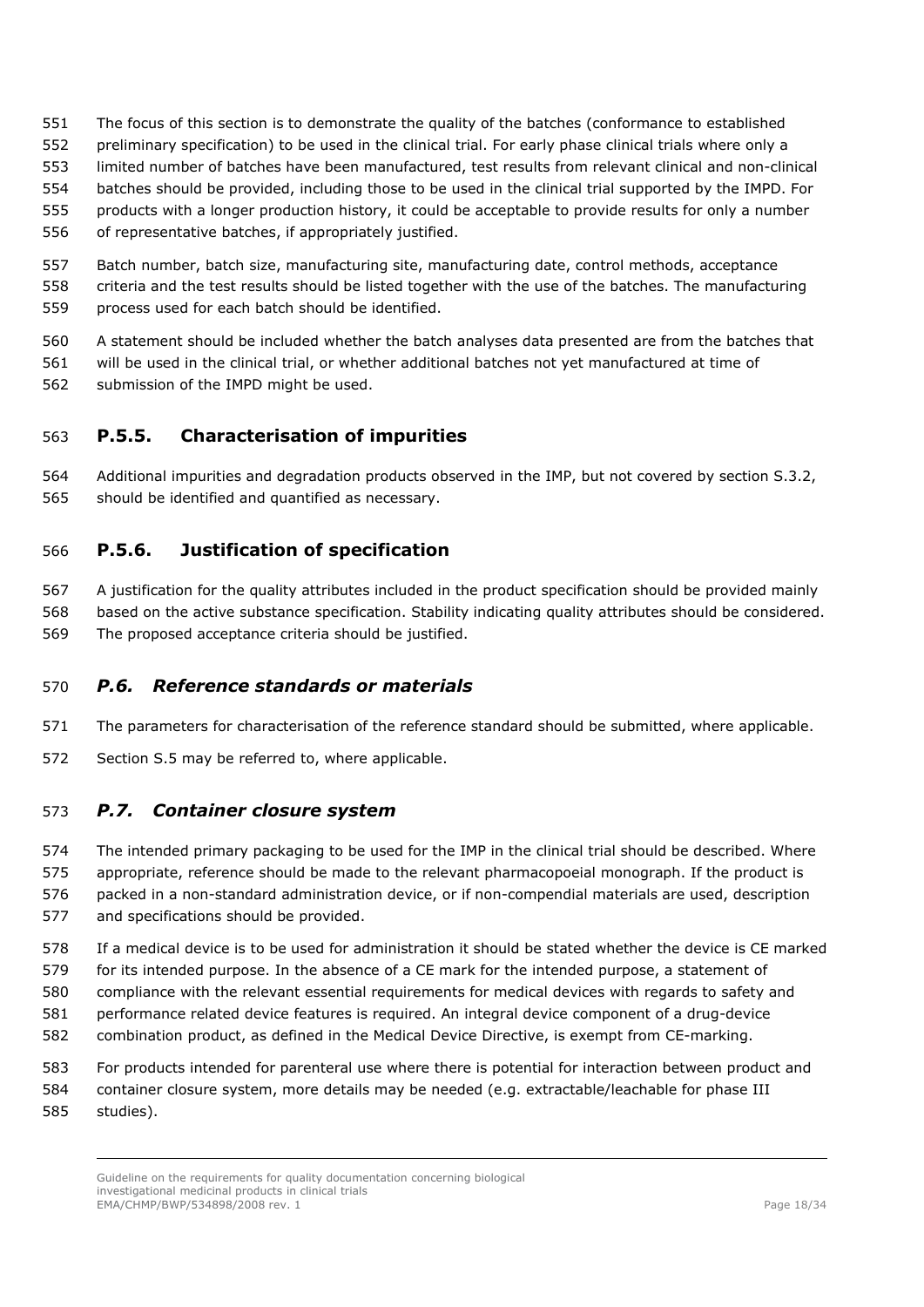### <span id="page-18-0"></span>*P.8. Stability*

- The same requirements as for the active substance are applied to the medicinal product, including the stability protocol, stability results, shelf-life determination, including extension of shelf-life beyond the
- period covered by real-time stability data, stability commitment and post-approval extension. Stability
- studies should provide sufficient assurance that the IMP will be stable during its intended storage
- period. The presented data should justify the proposed shelf life of the product from its release to its
- administration to patients. The stability protocol for the IMP should take into account the knowledge
- acquired on the stability profile of the active substance.
- Bracketing and matrixing approaches may be acceptable, where justified.
- In-use stability data should be presented for preparations intended for use after reconstitution,
- dilution, mixing or for multidose presentations. These studies are not required if the preparation is to
- be used immediately after opening or reconstitution.

### <span id="page-18-1"></span>**Appendices**

### <span id="page-18-2"></span>*A.1. Facilities and equipment*

Not applicable.

### <span id="page-18-3"></span>*A.2. Adventitious agents safety evaluation*

 All materials of human or animal origin used in the manufacturing process of both the active substance and the medicinal product, or such materials coming into contact with active substance or medicinal product during the manufacturing process, should be identified. Information assessing the risk with respect to potential contamination with adventitious agents of human or animal origin should be provided in this section.

#### **TSE agents**

- Detailed information should be provided on the avoidance and control of transmissible spongiform encephalopathy agents. This information can include, for example, certification and control of the
- production process, as appropriate for the material, process and agent.
- The note for guidance on minimising the risk of transmitting animal spongiform encephalopathy agents
- via human and veterinary medicinal products (EMEA/410/01) in its current version is to be applied.

#### **Viral safety**

- Where applicable, an assessment of the risk with respect to potential viral contamination should be
- provided in this section. The documentation should comply with the requirements outlined in the
- guideline on virus safety evaluation of biotechnological investigational medicinal products
- (EMEA/CHMP/BWP/398498/05).

#### **Other adventitious agents**

- Detailed information regarding other adventitious agents, such as bacteria, mycoplasma, and fungi should be provided in appropriate sections within the core dossier.
	- Guideline on the requirements for quality documentation concerning biological investigational medicinal products in clinical trials EMA/CHMP/BWP/534898/2008 rev. 1 Page 19/34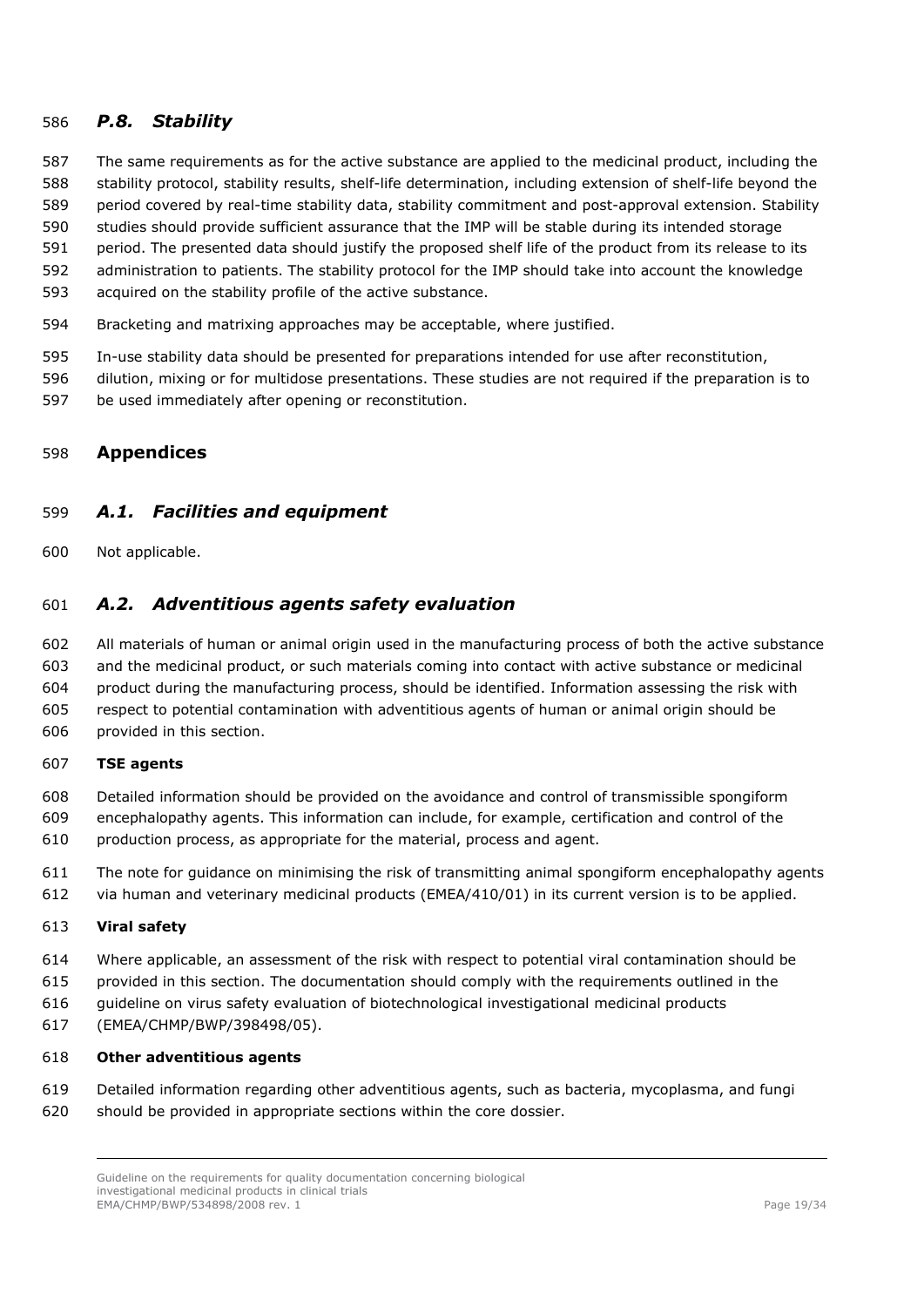### <span id="page-19-0"></span>*A.3. Excipients*

- For novel excipients, information as indicated in section S should be provided in line with the
- respective clinical phase.

### <span id="page-19-1"></span>*A.4. Solvents for reconstitution and diluents*

 For solvents for reconstitution and diluents, the relevant information as indicated in section P should be provided.

# <span id="page-19-2"></span> **3. Information on the quality of authorised, non-modified biological test and comparator products in clinical trials**

 Information on the authorised, non-modified test/comparator product provided in the IMPD should meet the requirements as outlined in section 3 of the Guideline on the requirements to the chemical and pharmaceutical quality documentation concerning investigational medicinal products in clinical trials (EMA/CHMP/QWP/834816/2015).

 In the case when only repackaging is performed without changing the primary packaging, the following information should be included in the simplified IMPD in addition to the requirements listed in section 3 of EMA/CHMP/QWP/834816/2015:

- Information that will satisfy the requirement to ensure that the investigational medicinal product will have the proper identity, strength, quality and purity (e.g. cross-reference to the Summary of Product Characteristics for the EU marketed product).
- Details on the site of repackaging/relabeling operations.

# <span id="page-19-3"></span> **4. Information on the quality of modified authorised biological comparator products in clinical trials**

- Information on the modified authorised test/comparator product provided in the IMPD should meet the requirements as outlined in this guideline.
- Sections not impacted by the modification may cross-refer to the authorised product.

# <span id="page-19-4"></span> **5. Information on the chemical and pharmaceutical quality concerning placebo products in clinical trials**

- Information on the placebo product to be provided in the IMPD should meet the requirements as
- outlined in section 6 of the Guideline on the requirements to the chemical and pharmaceutical quality
- documentation concerning investigational medicinal products in clinical trials
- (EMA/CHMP/QWP/834816/2015).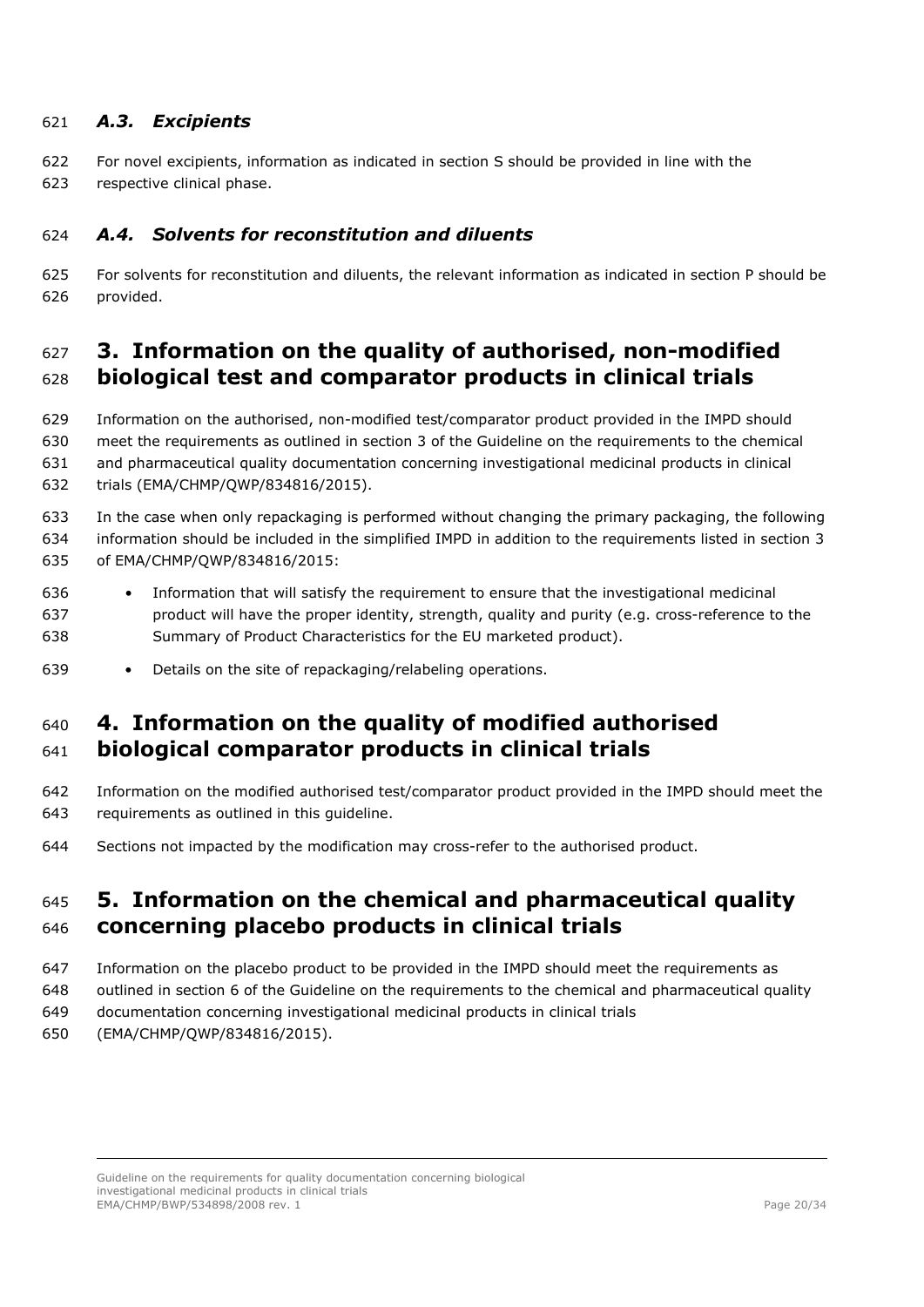# <span id="page-20-0"></span>**6. Changes to the investigational medicinal product and**

### **auxiliary medicinal product with a need to request a substantial modification to the IMPD**

 In accordance with Good Manufacturing Practice, a Product Specification File should be maintained for each IMP/auxiliary medicinal product at the respective site and be continually updated as the 656 development of the product proceeds, ensuring appropriate traceability to the previous versions. The following is a non-exhaustive list of modifications that are typically 'substantial' and need to be notified to the competent authorities. • changes in the manufacturer(s) of the active substance or the medicinal product • substantial changes in the manufacturing process (such as new expression cell line, addition or omission of a purification step, changes of steps affecting viral clearance, any reprocessing not described in the IMPD) • changes leading to the occurrence of new impurities and product related substances • change in the specification, if acceptance criteria are widened or test procedures are deleted or 665 replaced 666 • change to the formulation including changes in the active substance concentration and excipient composition • changes to immediate packaging material, if the nature of material is changed • changes in the approved in-use stability recommendations 670 • any extension of the shelf-life outside the agreed stability protocol or without prior commitment (see section S.7 and P.8) However, shelf-life extension based on the agreed protocol is typically not considered as substantial modification if: 674 • each additional extension of the shelf-life is not more than double, and is not more than twelve months longer than available real time data and does not go beyond the duration as outlined in the 676 agreed stability protocol. 677 • **the extension is covered and in compliance with the approved stability protocol**  • no significant trends or out-of-specification results (OoS) have been detected in ongoing 679 stability studies at the designated storage temperature the applicant commits to inform Competent Authorities of unexpected stability issues in the ongoing 681 study (including trends and OoS) and to propose corrective action as appropriate In compliance with the Clinical Trials Regulation (CTR), a change to IMP/auxiliary medicinal product quality data is either: • a substantial modification (Art. 2.2.13); • a change relevant to the supervision of the trial (Art. 81.9); • a non-substantial modification (changes outside the scope of substantial modifications and changes irrelevant to the supervision of the trial).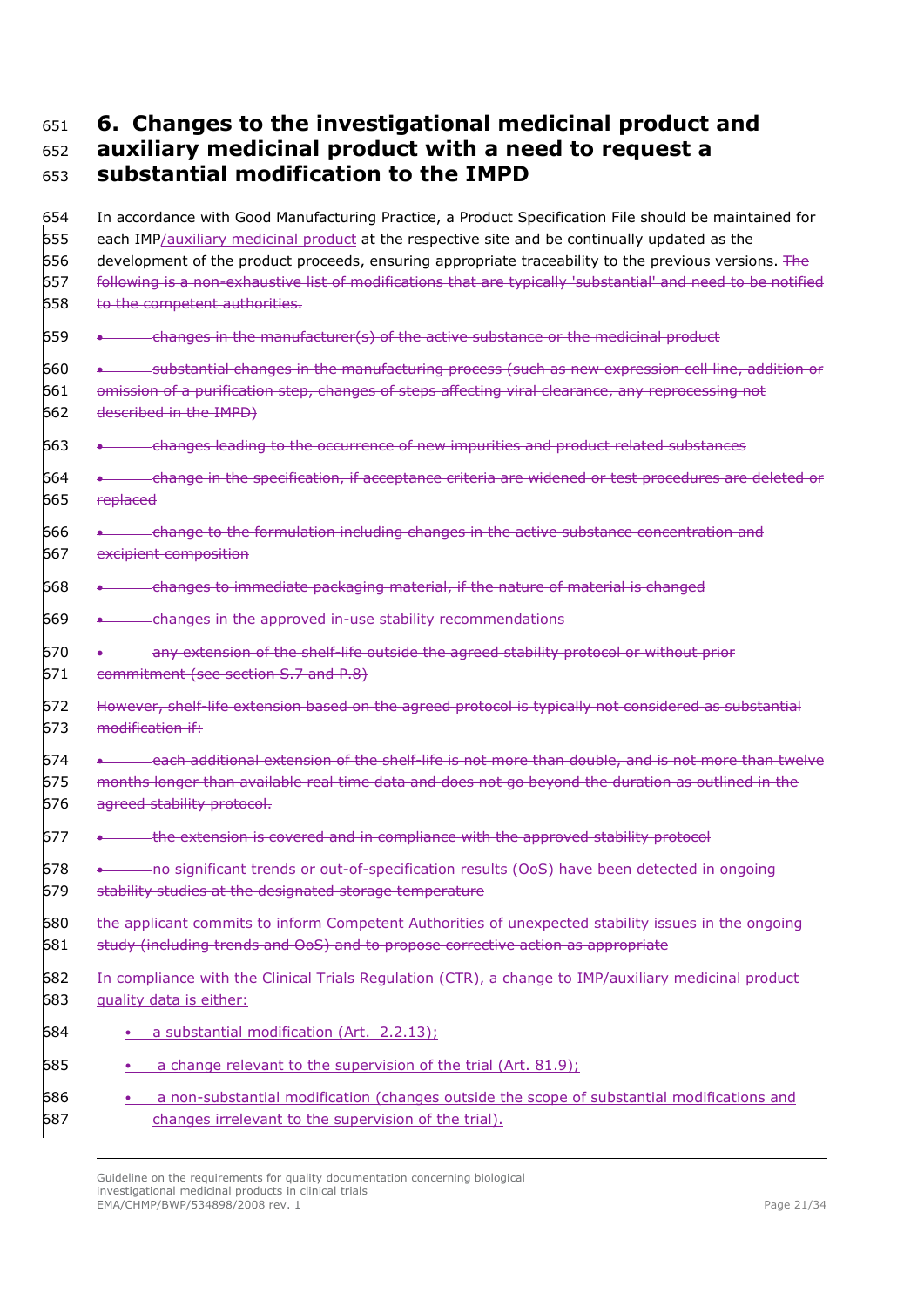- 688 Substantial modification means any change which is likely to have a substantial impact on the safety
- and rights of the subjects or on the reliability and robustness of the data generated in the clinical trial.
- Assessment of an IMPD should be focussed on patient safety. Therefore, any modification involving a
- potential new risk has to be considered a substantial modification. This may be especially the case for
- changes in impurities profile, microbial contamination, viral safety, TSE and in some particular cases to
- stability when toxic degradation products may be generated.
- Non-substantial modifications relevant to the supervision of the trial (Art 81.9 change) are concepts
- introduced under the CTR, which aims to update certain, specified information in the EU database
- (CTIS) without the need for a substantial modification application, when this information is necessary
- 697 for oversight but does not have a substantial impact on patients safety and rights and/or data
- robustness. Art 81.9 states "The sponsor shall permanently update in the EU database information on
- any changes to the clinical trials which are not substantial modifications but are relevant for the
- supervision of the clinical trial by the Member States concerned". Art 81.9 changes can be submitted
- only if the change does not trigger additional changes, which are expected to be submitted as a
- substantial modification application. The combination of different Art 81.9 changes can cumulate into a
- change that needs to be submitted as a substantial modification.
- For non-substantial modifications, documentation should not be proactively submitted, but the relevant
- internal and study documentation supporting the change should be recorded within the company and if
- appropriate, at investigator site. At the time of an overall IMPD update or submission of a substantial
- modification the non-substantial changes should be incorporated into the updated documentation.
- However, when submitting a modified IMPD, the sponsor should clearly identify which changes are
- substantial and which are not.
- When a modification will become effective with the start of a new clinical trial (e.g. change of name of
- the IMP, new manufacturing process), the notification will take place with the application for the new
- trial. Submissions of substantial modifications are only necessary for changes in ongoing clinical trials.
- In the following table, examples are given for changes in IMPs containing biological active substances,
- and their classification. This list does not claim to be exhaustive. The sponsor should decide on a case
- 715 by case basis how to classify the change.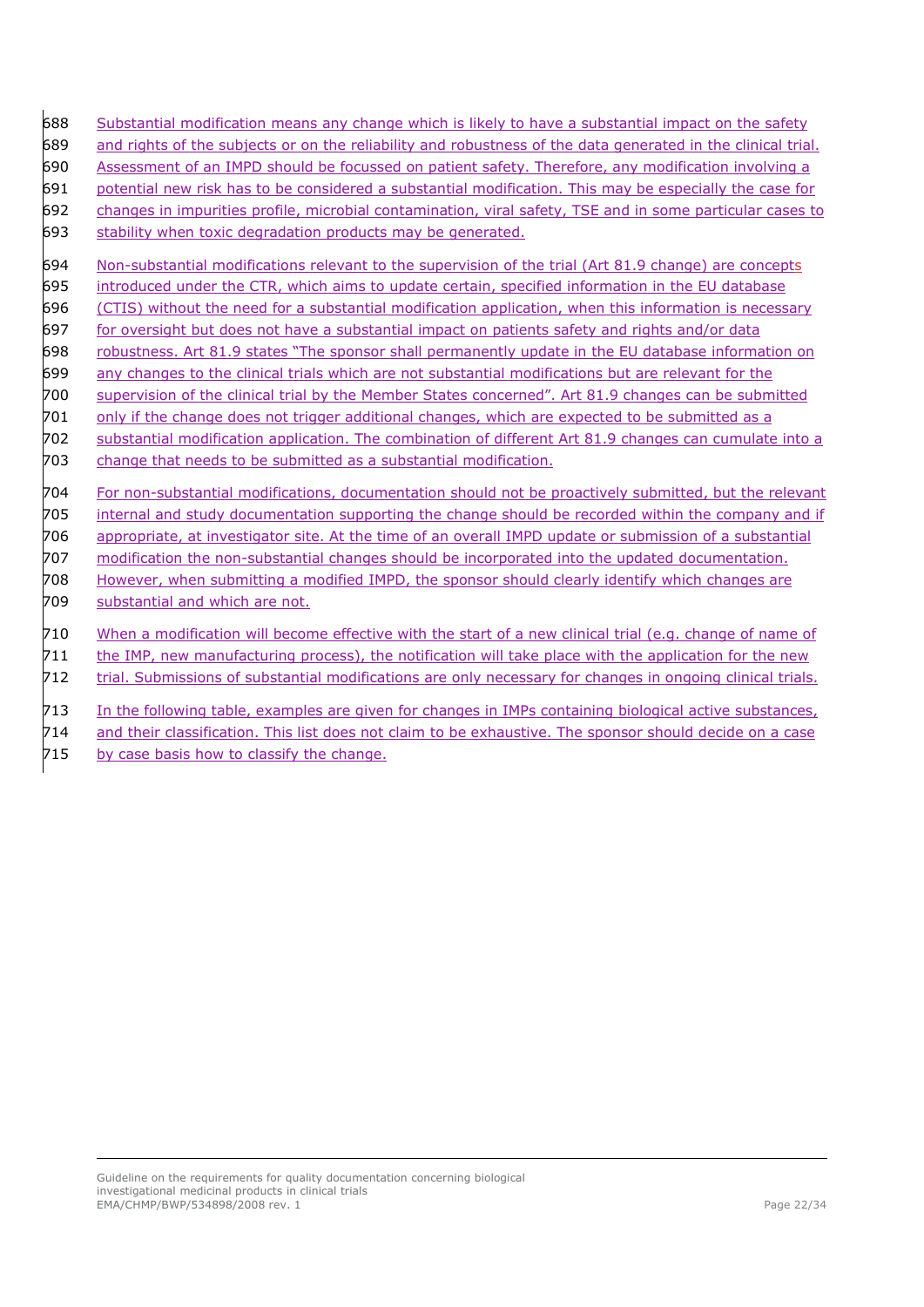|            | <b>Changes to IMPD</b>                                                                    | <b>Substantial Modification</b><br><u>(SM)</u>                                                                                                                                                                                                                                                    | Art. 81.9 Non-substantial<br><b>Modification (NSM)</b>                                                                    | <b>Non-substantial Modification</b><br>(NSM)                                                          |
|------------|-------------------------------------------------------------------------------------------|---------------------------------------------------------------------------------------------------------------------------------------------------------------------------------------------------------------------------------------------------------------------------------------------------|---------------------------------------------------------------------------------------------------------------------------|-------------------------------------------------------------------------------------------------------|
| <b>719</b> | Change of name or code of the active<br>substance or investigational medicinal<br>product |                                                                                                                                                                                                                                                                                                   | Change from company code<br>$\bullet$<br>to INN or trade name during<br>ongoing clinical trial<br>(exchange of the label) |                                                                                                       |
| <u>720</u> | Manufacturer of the active substance                                                      | <b>Addition or</b><br>replacement of<br>manufacturing site or<br>testing site<br>Change of<br>manufacturer or<br>change of<br>manufacturing site<br>(within the same<br>company)<br>Deletion of<br>$\bullet$<br>manufacturing, or<br>testing site (for safety<br>reason, GMP non-<br>compliance). |                                                                                                                           | Deletion of<br>manufacturing, or testing<br>site (no safety reason)<br>Name change of<br>manufacturer |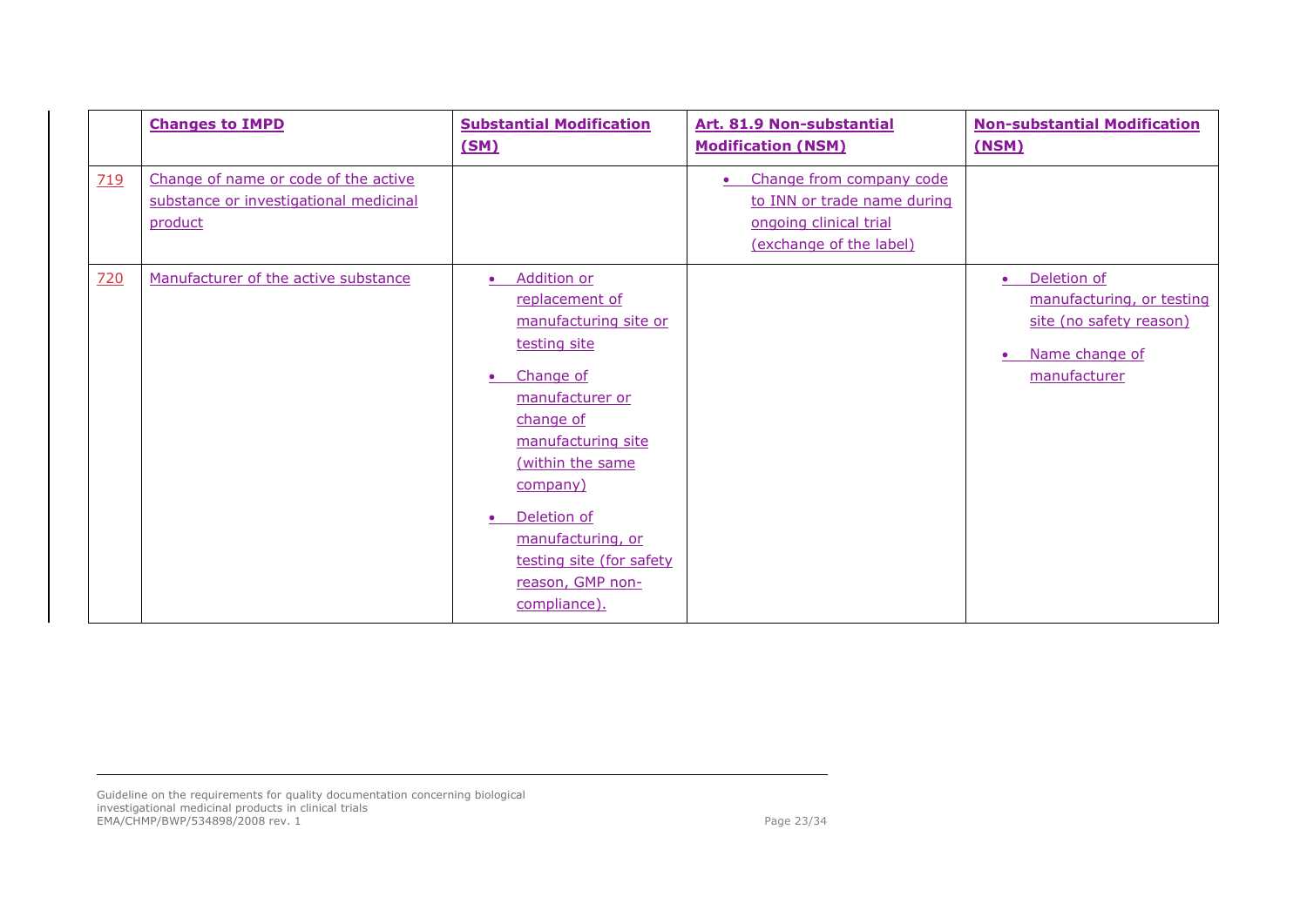|     | <b>Changes to IMPD</b>                           | <b>Substantial Modification</b><br>(SM)                                                                                                                                                                                                                                                                                                                                                                                                                                                                             | Art. 81.9 Non-substantial<br><b>Modification (NSM)</b> | <b>Non-substantial Modification</b><br>(NSM)                                                                                                                                                                                                                                                                                                                                                                                                                                                                                         |
|-----|--------------------------------------------------|---------------------------------------------------------------------------------------------------------------------------------------------------------------------------------------------------------------------------------------------------------------------------------------------------------------------------------------------------------------------------------------------------------------------------------------------------------------------------------------------------------------------|--------------------------------------------------------|--------------------------------------------------------------------------------------------------------------------------------------------------------------------------------------------------------------------------------------------------------------------------------------------------------------------------------------------------------------------------------------------------------------------------------------------------------------------------------------------------------------------------------------|
| 721 | Manufacturing process of the active<br>substance | Changes such as:<br>new expression cell<br>line<br>• new cell bank<br>• change of a raw<br>material of biological<br>origin<br>changes to the viral<br>safety tests performed<br>on cell banks or<br>unprocessed bulk<br>batches,<br>change of production<br>scale (upstream<br>process),<br>changes to the cell<br>$\bullet$<br>culture conditions<br>changes in the<br>$\bullet$<br>purification process<br>(downstream):<br>addition or removal of<br>a purification step<br>changes in the process<br>$\bullet$ |                                                        | Addition or tightening of<br>$\bullet$<br>IPC if not due to safety<br>reasons<br>Modification of the<br>$\bullet$<br>process parameters<br>(same process,<br>analogous raw materials)<br>where no effect on<br>product quality is<br>expected.<br>reprocessing if<br>adequately described and<br>accepted in the initial<br>submission<br>minor changes in the<br>$\bullet$<br>manufacturing process<br>which do not require a<br>comparability exercise<br>changes to the controls<br>$\bullet$<br>of non critical raw<br>materials |
|     |                                                  |                                                                                                                                                                                                                                                                                                                                                                                                                                                                                                                     |                                                        |                                                                                                                                                                                                                                                                                                                                                                                                                                                                                                                                      |

Guideline on the requirements for quality documentation concerning biological investigational medicinal products in clinical trials EMA/CHMP/BWP/534898/2008 rev. 1 Page 24/34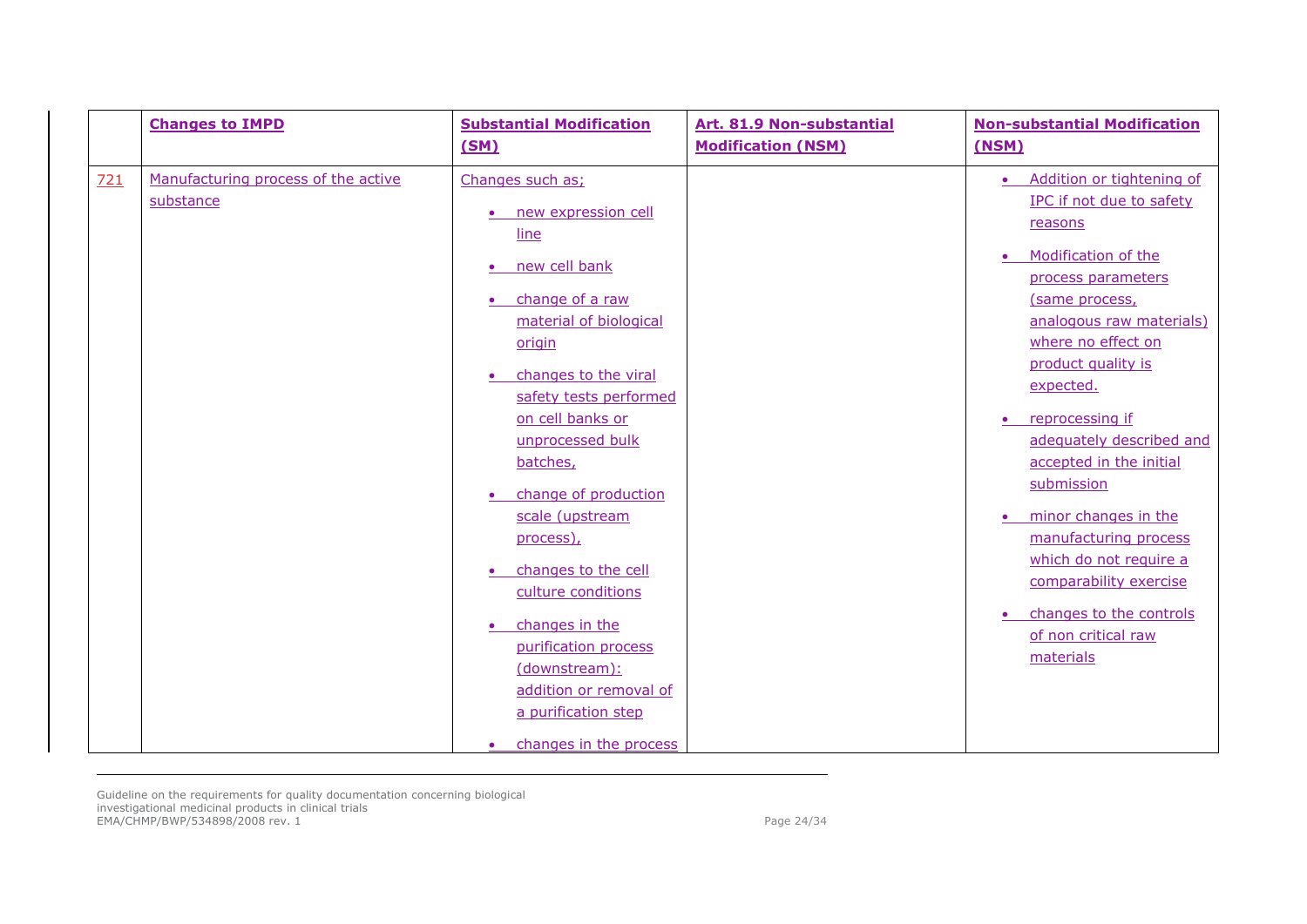|     | <b>Changes to IMPD</b>                                             | <b>Substantial Modification</b><br>(SM)                                                                                                                                                                                                                                                                                       | Art. 81.9 Non-substantial<br><b>Modification (NSM)</b> | <b>Non-substantial Modification</b><br>(NSM)                         |
|-----|--------------------------------------------------------------------|-------------------------------------------------------------------------------------------------------------------------------------------------------------------------------------------------------------------------------------------------------------------------------------------------------------------------------|--------------------------------------------------------|----------------------------------------------------------------------|
|     |                                                                    | conditions of a steps<br>potentially effective on<br>virus<br>removal/inactivation,<br>new virus validation<br>studies (viral<br>clearance studies)<br>any reprocessing not<br>$\bullet$<br>described in the IMPD<br>changes leading to the<br>$\bullet$<br>occurrence of new<br>impurities and product<br>related substances |                                                        |                                                                      |
| 722 | Specifications (release and shelf life) of<br>the active substance | change in the<br>$\bullet$<br>specification, if<br>acceptance criteria are<br>widened or test<br>procedures are<br>deleted or replaced<br>Replacement or<br>$\bullet$<br>deletion of a<br>specification test<br>based on supportive<br>data                                                                                   |                                                        | Tightening acceptance<br>$\bullet$<br>criteria (no safety<br>reason) |

Guideline on the requirements for quality documentation concerning biological investigational medicinal products in clinical trials EMA/CHMP/BWP/534898/2008 rev. 1 Page 25/34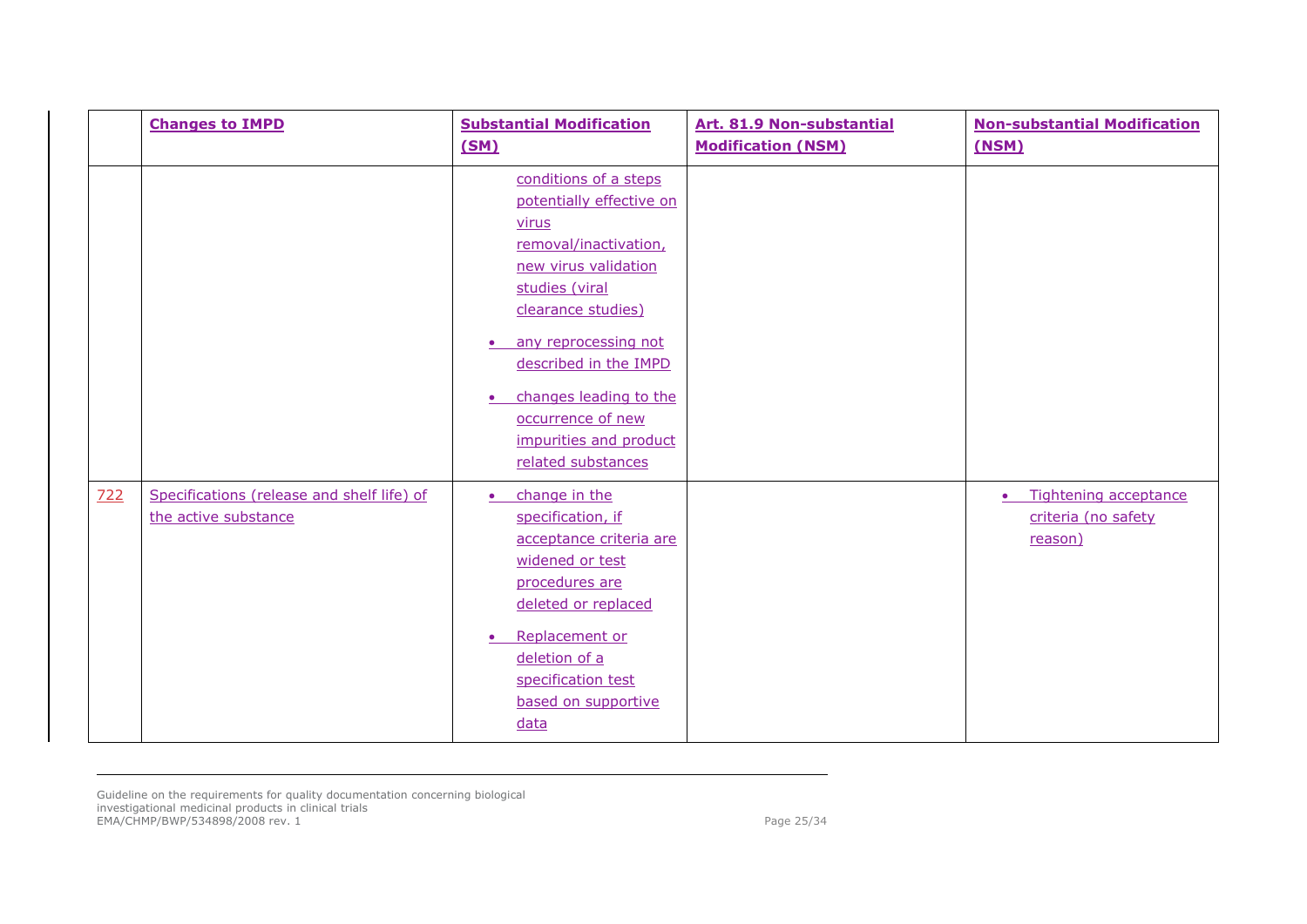|     | <b>Changes to IMPD</b>                                    | <b>Substantial Modification</b><br>(SM)                  | Art. 81.9 Non-substantial<br><b>Modification (NSM)</b> | <b>Non-substantial Modification</b><br>(NSM)                                                                                                                                                                                                                                                                                                                                                                                                                                                                                                            |
|-----|-----------------------------------------------------------|----------------------------------------------------------|--------------------------------------------------------|---------------------------------------------------------------------------------------------------------------------------------------------------------------------------------------------------------------------------------------------------------------------------------------------------------------------------------------------------------------------------------------------------------------------------------------------------------------------------------------------------------------------------------------------------------|
| 723 | Analytical methods for control of the<br>active substance | New test methods and<br>$\bullet$<br>new test conditions |                                                        | Improvement of the<br>$\bullet$<br>same analytical method<br>(e.g., greater sensitivity,<br>precision, accuracy)<br>provided<br>1) the acceptance criteria<br>are similar or tighter<br>2) the improved method<br>is suitable for use or<br>validated according to<br>the stage of<br>development, and lead to<br>comparable or better<br>validation results<br>Variation of the method<br>$\bullet$<br>already covered by the<br><b>IMPD and the new test</b><br>conditions are validated<br>and lead to comparable<br>or better validation<br>results |
| 724 | Batch analysis of the active substance                    |                                                          |                                                        | Additional batch data<br>manufactured using the<br>same process described<br>in the IMPD unless it is                                                                                                                                                                                                                                                                                                                                                                                                                                                   |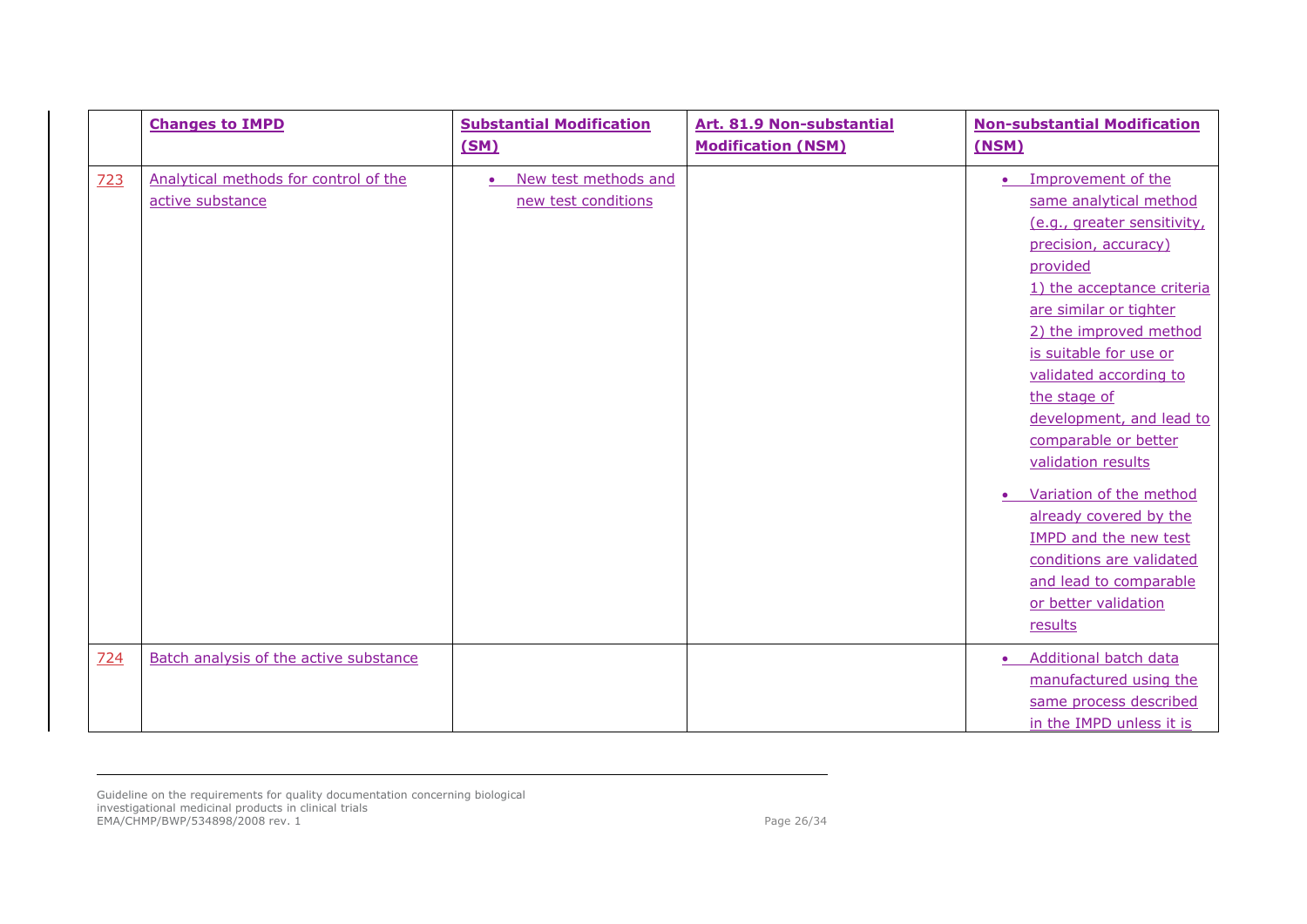|     | <b>Changes to IMPD</b>            | <b>Substantial Modification</b><br>(SM)                                                                                                                                                                                                                | Art. 81.9 Non-substantial<br><b>Modification (NSM)</b> | <b>Non-substantial Modification</b><br>(NSM)                                                                                                                                                                                                                                                                                                                                                                                                                  |
|-----|-----------------------------------|--------------------------------------------------------------------------------------------------------------------------------------------------------------------------------------------------------------------------------------------------------|--------------------------------------------------------|---------------------------------------------------------------------------------------------------------------------------------------------------------------------------------------------------------------------------------------------------------------------------------------------------------------------------------------------------------------------------------------------------------------------------------------------------------------|
| 725 | Reference standard                |                                                                                                                                                                                                                                                        |                                                        | requested otherwise<br>Introduction of new RS, provided<br>equivalence has been established<br>to the previous RS                                                                                                                                                                                                                                                                                                                                             |
| 726 | Stability of the active substance | changes in the<br>$\bullet$<br>approved storage<br>conditions<br>any extension of the<br>$\bullet$<br>shelf-life outside the<br>agreed stability<br>protocol or without<br>prior commitment<br>Reduction in shelf life<br>due to stability<br>concerns |                                                        | <b>Additional intermediate</b><br>stability timepoint but<br>which is not yet covered<br>(e.g., additional pull<br>point at 42months)<br>without changing the<br>conditions for the<br>extrapolation, leading to<br>corresponding interim<br>shelf life extension<br>Reduction in Shelf-Life if<br>not safety or quality<br>related<br>Shelf-life extension based on the<br>agreed protocol is typically not<br>considered as substantial<br>modification if: |

Guideline on the requirements for quality documentation concerning biological investigational medicinal products in clinical trials EMA/CHMP/BWP/534898/2008 rev. 1 Page 27/34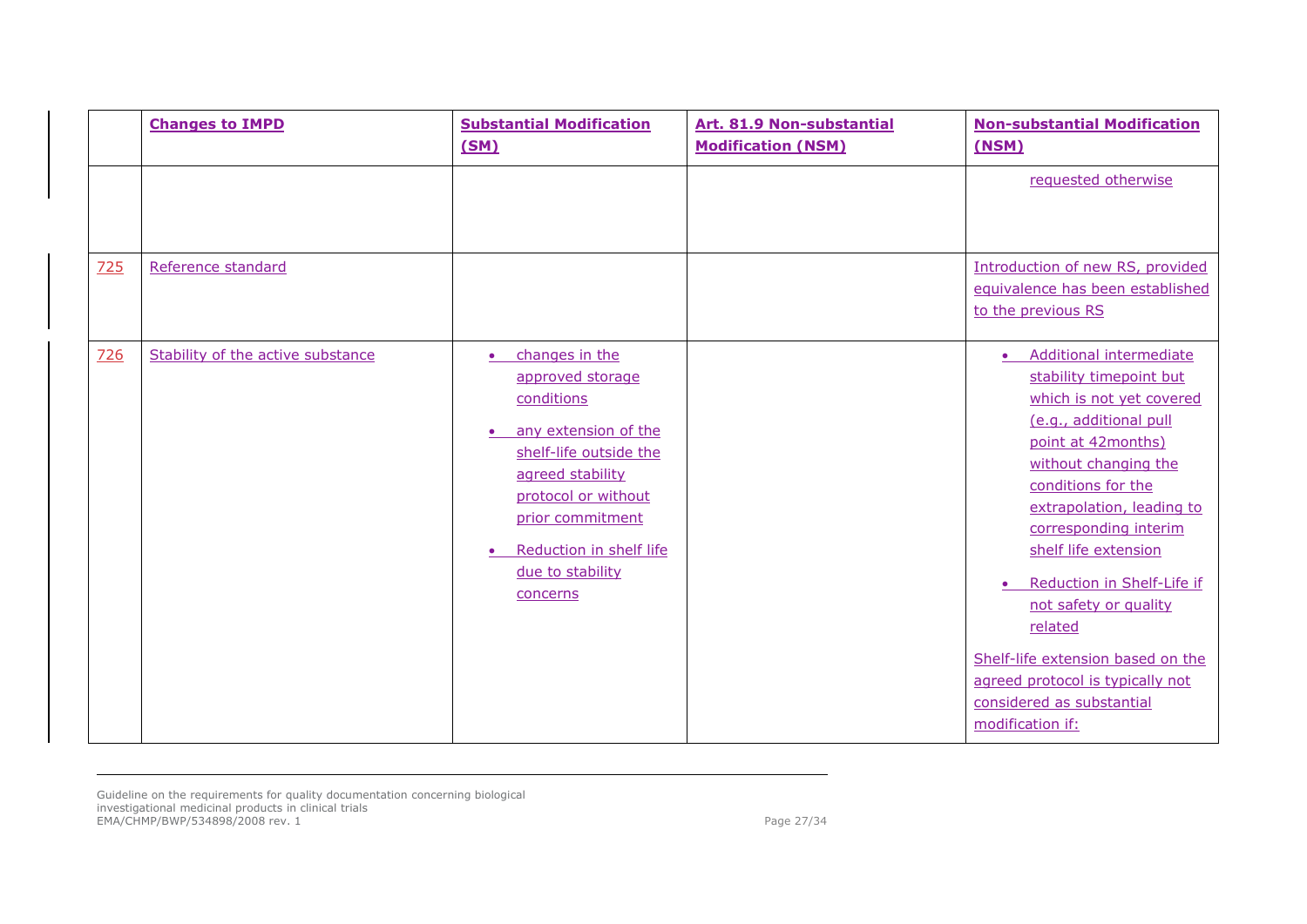|  | <b>Changes to IMPD</b> | <b>Substantial Modification</b><br>(SM) | Art. 81.9 Non-substantial<br><b>Modification (NSM)</b> | <b>Non-substantial Modification</b><br>(NSM)                                                                                                                                                                                                                                                                                                                                                                                                                                                                                                                                                                |
|--|------------------------|-----------------------------------------|--------------------------------------------------------|-------------------------------------------------------------------------------------------------------------------------------------------------------------------------------------------------------------------------------------------------------------------------------------------------------------------------------------------------------------------------------------------------------------------------------------------------------------------------------------------------------------------------------------------------------------------------------------------------------------|
|  |                        |                                         |                                                        | each additional extension<br>$\bullet$<br>of the shelf-life is not<br>more than double and is<br>not more than 12<br>months longer than<br>available real time data<br>and does not go beyond<br>the duration as outlined<br>in the agreed stability<br>protocol<br>the extension is covered<br>$\bullet$<br>and in compliance with<br>the approved stability<br>protocol<br>no OOS results or<br>$\bullet$<br>significant trends which<br>may lead to an OOS<br>result during the<br>approved shelf life have<br>been detected in ongoing<br>stability studies at the<br>designated storage<br>temperature |
|  |                        |                                         |                                                        |                                                                                                                                                                                                                                                                                                                                                                                                                                                                                                                                                                                                             |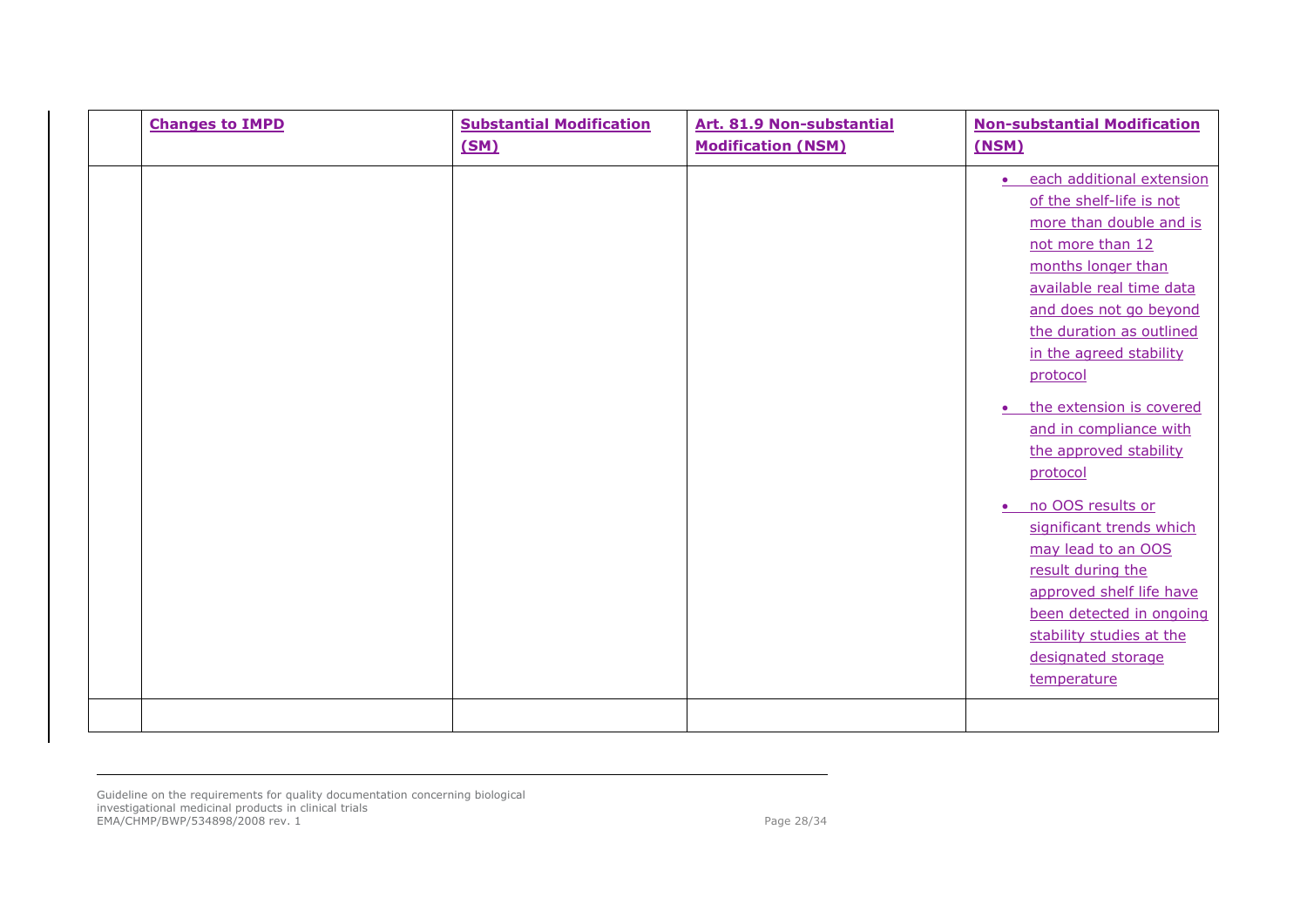|     | <b>Changes to IMPD</b>                                   | <b>Substantial Modification</b><br>(SM)                                                                                                                                                                                                                                                                                                                                                            | Art. 81.9 Non-substantial<br><b>Modification (NSM)</b> | <b>Non-substantial Modification</b><br>(NSM)                                                                                                 |
|-----|----------------------------------------------------------|----------------------------------------------------------------------------------------------------------------------------------------------------------------------------------------------------------------------------------------------------------------------------------------------------------------------------------------------------------------------------------------------------|--------------------------------------------------------|----------------------------------------------------------------------------------------------------------------------------------------------|
| 727 | Composition of the investigational<br>medicinal product  | change to the<br>$\bullet$<br>formulation including<br>changes in the active<br>substance<br>concentration and<br>excipient<br>change of composition<br>$\bullet$                                                                                                                                                                                                                                  |                                                        |                                                                                                                                              |
| 728 | Manufacturer of the investigational<br>medicinal product | · Addition or<br>replacement of<br>manufacturing site<br>(including primary<br>packaging) or testing<br>site<br>Deletion of<br>$\bullet$<br>manufacturing,<br>packaging or testing<br>site (for safety reason,<br>GMP non-compliance).<br><b>Addition or</b><br>$\bullet$<br>replacement of<br>secondary packaging<br>or labeling site with<br>valid GMP status<br><b>Addition or</b><br>$\bullet$ |                                                        | Deletion of<br>$\bullet$<br>manufacturing,<br>packaging or testing site<br>(no safety reason)<br>Name change of<br>$\bullet$<br>manufacturer |

Guideline on the requirements for quality documentation concerning biological investigational medicinal products in clinical trials EMA/CHMP/BWP/534898/2008 rev. 1 Page 29/34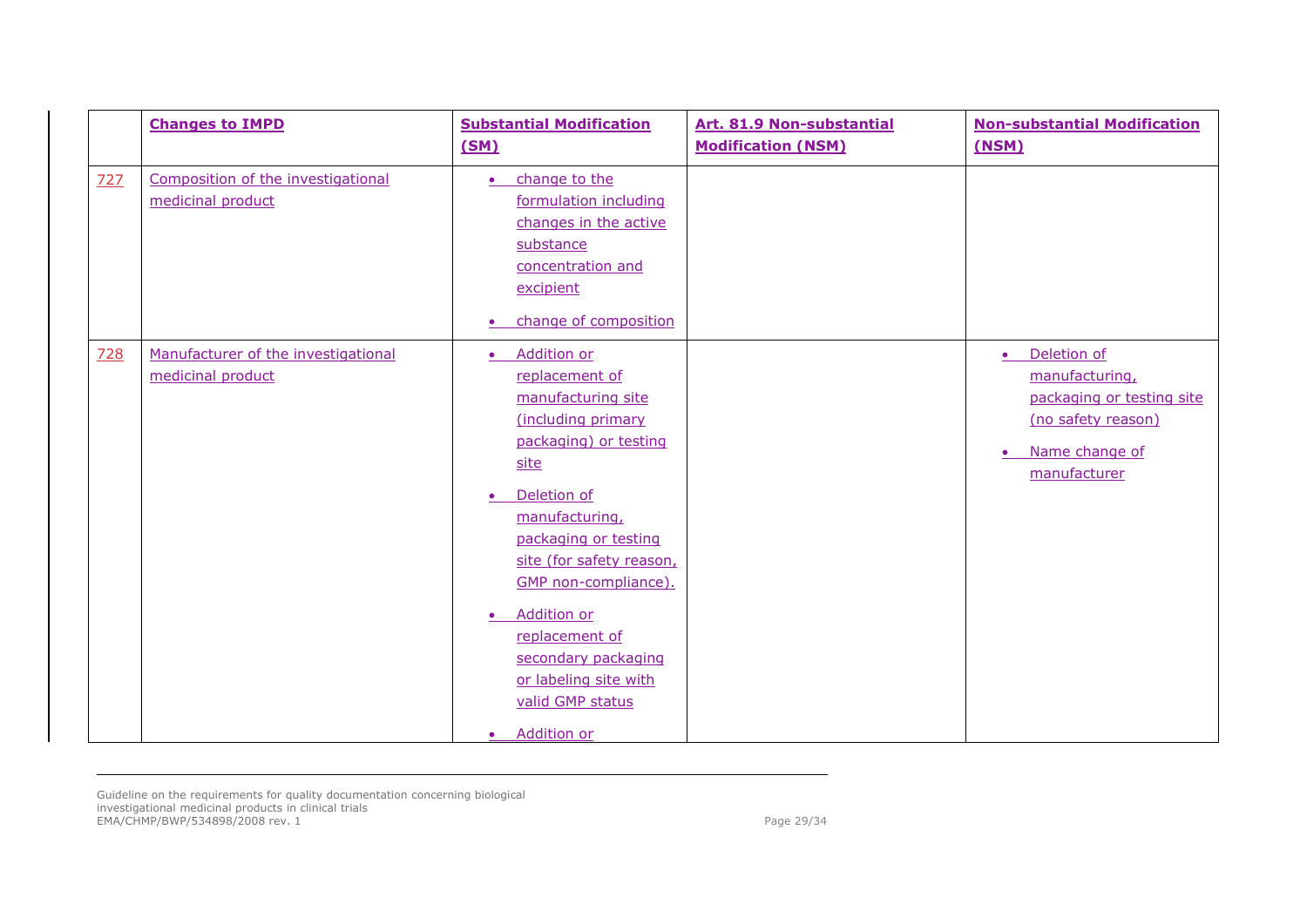|     | <b>Changes to IMPD</b>                                                              | <b>Substantial Modification</b><br>(SM)                                                                                                                                                                                                   | Art. 81.9 Non-substantial<br><b>Modification (NSM)</b> | <b>Non-substantial Modification</b><br>(NSM)                                                                                                                                                                               |
|-----|-------------------------------------------------------------------------------------|-------------------------------------------------------------------------------------------------------------------------------------------------------------------------------------------------------------------------------------------|--------------------------------------------------------|----------------------------------------------------------------------------------------------------------------------------------------------------------------------------------------------------------------------------|
|     |                                                                                     | replacement of<br>importation, QP<br>release or QC testing<br>sites                                                                                                                                                                       |                                                        |                                                                                                                                                                                                                            |
| 729 | Manufacturing process of the<br>investigational medicinal product                   | Significant changes to<br>$\bullet$<br>the manufacturing<br>process                                                                                                                                                                       |                                                        | Modifications of process<br>$\bullet$<br>parameters (same<br>process) where no effect<br>on product quality is<br>demonstrated.<br>Scale-Up of filling<br>$\bullet$<br>process if supported by<br>appropriate media fills. |
| 730 | Specifications (release and shelf life) of<br>the investigational medicinal product | change in the<br>$\bullet$<br>specification, if<br>acceptance criteria are<br>widened or test<br>procedures are<br>deleted or replaced<br>Replacement or<br>$\bullet$<br>deletion of<br>specification test<br>based on supportive<br>data |                                                        | Tightening acceptance<br>$\bullet$<br>criteria (no safety<br>reason)                                                                                                                                                       |

Guideline on the requirements for quality documentation concerning biological investigational medicinal products in clinical trials EMA/CHMP/BWP/534898/2008 rev. 1 Page 30/34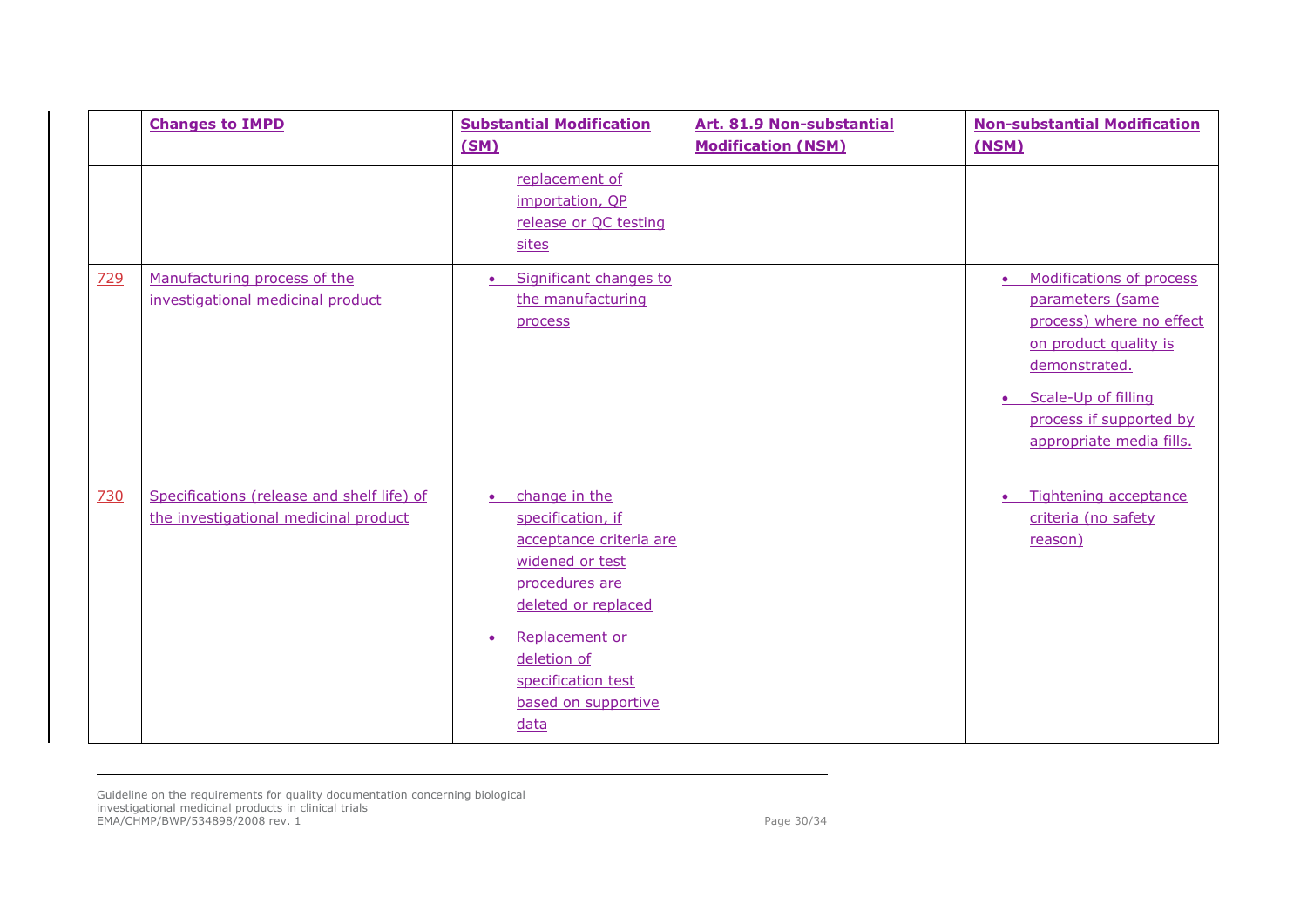|            | <b>Changes to IMPD</b>                                                     | <b>Substantial Modification</b><br>(SM)                  | Art. 81.9 Non-substantial<br><b>Modification (NSM)</b> | <b>Non-substantial Modification</b><br>(NSM)                                                                                                                                                                                                                                                                                                                                                                                                                                                                                                            |
|------------|----------------------------------------------------------------------------|----------------------------------------------------------|--------------------------------------------------------|---------------------------------------------------------------------------------------------------------------------------------------------------------------------------------------------------------------------------------------------------------------------------------------------------------------------------------------------------------------------------------------------------------------------------------------------------------------------------------------------------------------------------------------------------------|
| <b>731</b> | Analytical methods for control of the<br>investigational medicinal product | New test methods and<br>$\bullet$<br>new test conditions |                                                        | Improvement of the<br>$\bullet$<br>same analytical method<br>(e.g., greater sensitivity,<br>precision, accuracy)<br>provided<br>1) the acceptance criteria<br>are similar or tighter<br>2) the improved method<br>is suitable for use or<br>validated according to<br>the stage of<br>development, and lead to<br>comparable or better<br>validation results<br>Variation of the method<br>$\bullet$<br>already covered by the<br><b>IMPD and the new test</b><br>conditions are validated<br>and lead to comparable<br>or better validation<br>results |
| 732        | <b>Batch analysis of the investigational</b><br>medicinal product          |                                                          |                                                        | Additional batch data<br>manufactured using the<br>same process described<br>in the IMPD unless it is                                                                                                                                                                                                                                                                                                                                                                                                                                                   |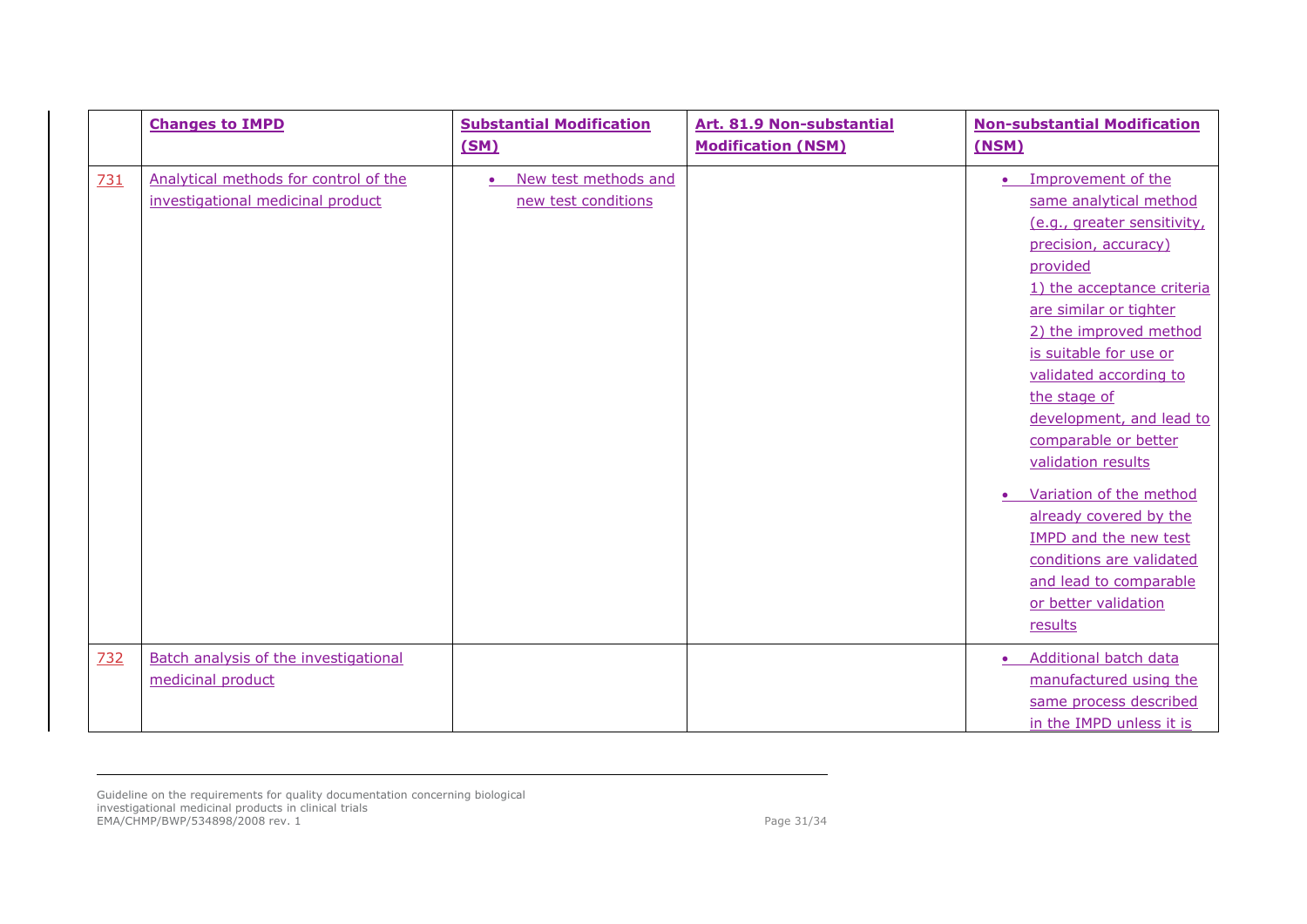|     | <b>Changes to IMPD</b>                                               | <b>Substantial Modification</b><br>(SM)                                                                                                                                                                         | Art. 81.9 Non-substantial<br><b>Modification (NSM)</b> | <b>Non-substantial Modification</b><br>(NSM)                                                                                                                                                                                             |
|-----|----------------------------------------------------------------------|-----------------------------------------------------------------------------------------------------------------------------------------------------------------------------------------------------------------|--------------------------------------------------------|------------------------------------------------------------------------------------------------------------------------------------------------------------------------------------------------------------------------------------------|
|     |                                                                      |                                                                                                                                                                                                                 |                                                        | requested otherwise                                                                                                                                                                                                                      |
| 733 | Container closure system of the<br>investigational medicinal product | changes to immediate<br>$\bullet$<br>packaging                                                                                                                                                                  |                                                        | Changes to secondary<br>$\bullet$<br>packaging<br>Change of supplier<br>$\bullet$<br>(deletion, replacement or<br>addition) of packaging<br>components if the<br>material is identical and<br>specifications are at least<br>equivalent. |
| 734 | Medical devices registered in the IMPD                               | Change to use a<br>$\bullet$<br>different medical<br>device.<br>Changes to a medical<br>$\bullet$<br>device registered in<br>the IMPD if potentially<br>impacting on the<br>quality, safety and/or<br>efficacy. |                                                        | changes to a medical<br>$\bullet$<br>device registered in the<br>IMPD which is not<br>considered to impact on<br>the quality, safety and/or<br>efficacy.                                                                                 |
| 735 | Stability of the investigational medicinal                           | changes in the<br>$\bullet$                                                                                                                                                                                     |                                                        | <b>Additional intermediate</b><br>$\bullet$                                                                                                                                                                                              |

Guideline on the requirements for quality documentation concerning biological investigational medicinal products in clinical trials EMA/CHMP/BWP/534898/2008 rev. 1 Page 32/34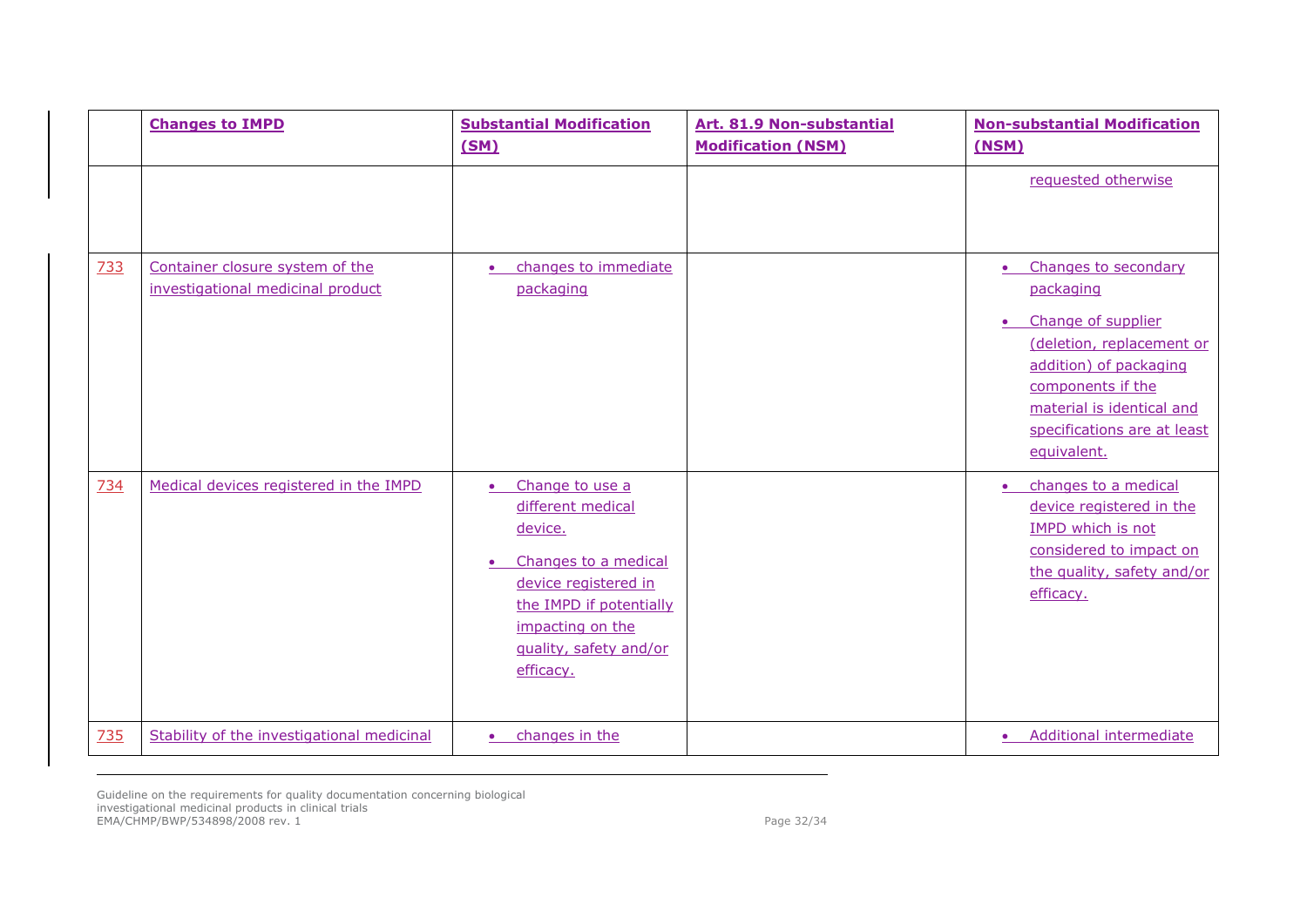| <b>Changes to IMPD</b> | <b>Substantial Modification</b><br>(SM)                                                                                                                                                                                                               | Art. 81.9 Non-substantial<br><b>Modification (NSM)</b> | <b>Non-substantial Modification</b><br>(NSM)                                                                                                                                                                                                                                                                                                                                                                                                                                                                                                                                                                                                                         |
|------------------------|-------------------------------------------------------------------------------------------------------------------------------------------------------------------------------------------------------------------------------------------------------|--------------------------------------------------------|----------------------------------------------------------------------------------------------------------------------------------------------------------------------------------------------------------------------------------------------------------------------------------------------------------------------------------------------------------------------------------------------------------------------------------------------------------------------------------------------------------------------------------------------------------------------------------------------------------------------------------------------------------------------|
| product                | approved in-use<br>stability<br>recommendations<br>any extension of the<br>$\bullet$<br>shelf-life outside the<br>agreed stability<br>protocol or without<br>prior commitment<br>Reduction in shelf life<br>$\bullet$<br>due to stability<br>concerns |                                                        | stability timepoint but<br>which is not yet covered<br>(e.g., add. pull point at<br>42m) without changing<br>the conditions for the<br>extrapolation, leading to<br>corresponding interim<br>shelf life extension<br>Reduction in Shelf-Life if<br>not safety or quality<br>related<br>Shelf-life extension based on the<br>agreed protocol is typically not<br>considered as substantial<br>modification if:<br>each additional extension<br>of the shelf-life is not<br>more than double and is<br>not more than 12<br>months longer than<br>available real time data<br>and does not go beyond<br>the duration as outlined<br>in the agreed stability<br>protocol |

Guideline on the requirements for quality documentation concerning biological investigational medicinal products in clinical trials EMA/CHMP/BWP/534898/2008 rev. 1 Page 33/34